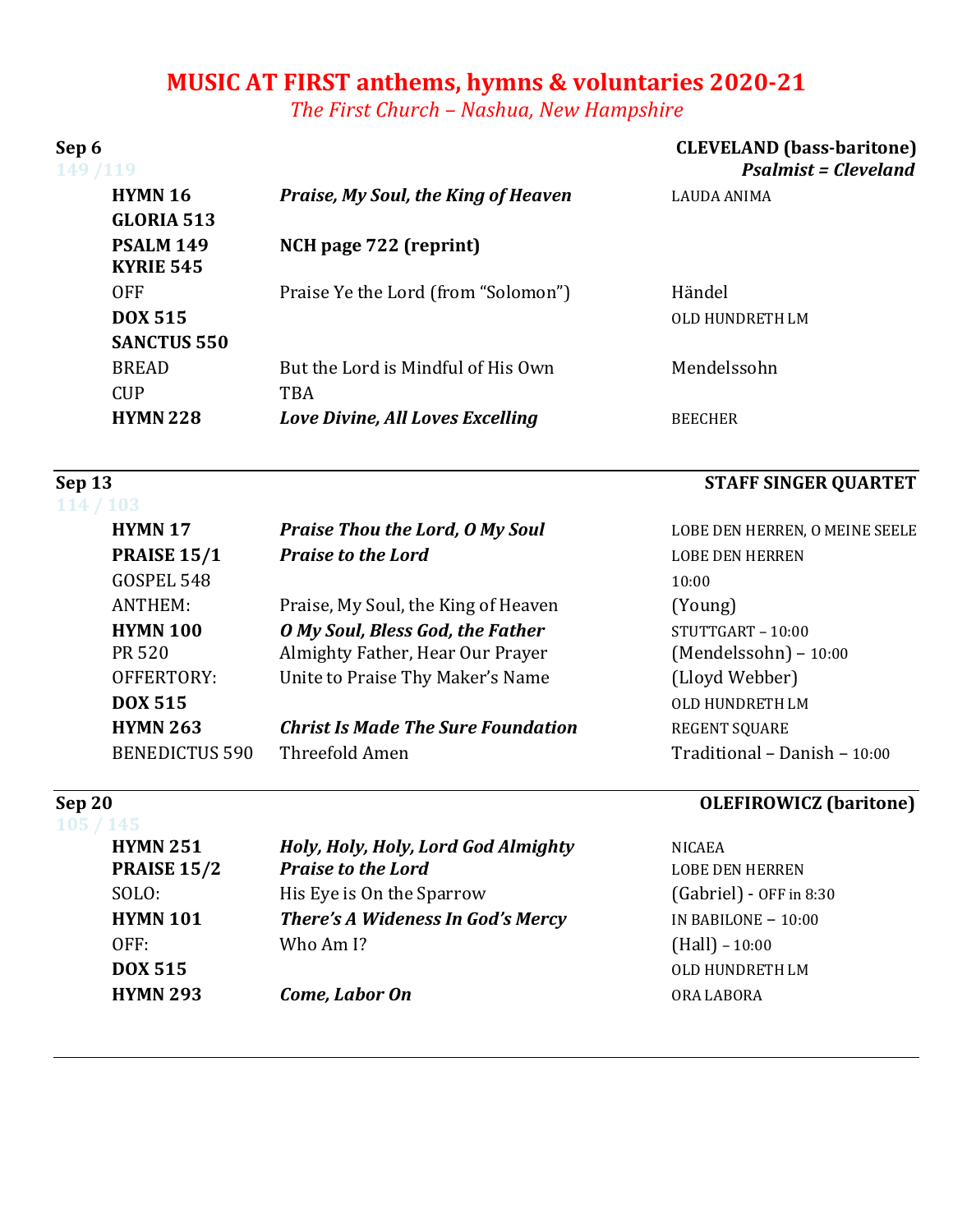### **STAFF SINGER QUARTET**

| ال ک                  |                                          |                        |
|-----------------------|------------------------------------------|------------------------|
| <b>HYMN 195</b>       | All Hail the Power of Jesus' Name        | <b>CORONATION</b>      |
| <b>PRAISE 15/3</b>    | <b>Praise to the Lord</b>                | <b>LOBE DEN HERREN</b> |
| GOSPEL 548            |                                          |                        |
| ANT:                  | Incline Thine Ear, O Lord                | (Archangelsky)         |
| <b>HYMN 151</b>       | O Love, How Deep, How Broad, How High    | DEO GRACIAS $-10:00$   |
| PR 541                | Thou Wilt Give Him Perfect Peace         | (Scottish Psalter)     |
| OFFERTORY:            | Almighty God, the Fountain of all Wisdom | $(Farrar) - A f C 1$   |
| <b>DOX 515</b>        |                                          | OLD HUNDRETH LM        |
| <b>HYMN 223</b>       | O for a Thousand Tongues to Sing         | <b>AZMON</b>           |
| <b>BENEDICTUS 594</b> | Sevenfold Amen                           | [Stainer]              |
|                       |                                          |                        |

### **Oct 4** *(Communion)* **STAFF SINGER QUARTET 80** *Psalmist* **= Olefirowicz**

| <b>INTROIT</b>         | The Lord Is In His Holy Temple           | (Lund)           |
|------------------------|------------------------------------------|------------------|
| <b>HYMN</b> UMC 400    | <b>Come, Thou Font Of Every Blessing</b> | <b>NETTLETON</b> |
| <b>GLORIA 513</b>      |                                          |                  |
| <b>GRATIA TIBI 548</b> |                                          | 10:00            |
| <b>PSALM 80:7-15</b>   | NCH page 672 (reprint & re-assign 'R')   | 10:00            |
| <b>KYRIE 545</b>       |                                          |                  |
| <b>OFF</b>             | If Ye Love Me, Keep My Commandments      | (Shakarian)      |
| <b>DOX 515</b>         |                                          | OLD HUNDRETH LM  |
| <b>SANCTUS 550</b>     |                                          |                  |
| <b>BREAD</b>           | Kyrie Eleison                            | (Hassler)        |
| <b>CUP</b>             | Agnus Dei                                | (Steffens)       |
| <b>HYMN 358</b>        | <b>Rock of Ages</b>                      | <b>TOPLADY</b>   |
| <b>BENEDICTUS</b>      | On Us Bestow Thy Blessing                | (Lund)           |

# **106**

## **COMARDS** (mezzo soprano)

| <b>HYMN 38</b>     | <b>Morning Has Broken</b>           | <b>BUNESSAN</b>                    |
|--------------------|-------------------------------------|------------------------------------|
| <b>PRAISE 15/4</b> | <b>Praise to the Lord</b>           | <b>LOBE DEN HERREN</b>             |
| SOLO:              | King David                          | (Howells)                          |
| HYMN HFG486        | <b>Open My Eyes That I May See</b>  | $SCOTT - 10:00$                    |
| OFF:               | <b>Steal Away</b>                   | (Spiritual/Burleigh)               |
| <b>DOX 515</b>     |                                     | OLD HUNDRETH LM                    |
| <b>HYMN 247</b>    | <b>Holy God, We Praise Thy Name</b> | <b>GROSSER GOTT WIR LOBEN DICH</b> |
|                    |                                     |                                    |

# **Sep 27**<br>78 / 25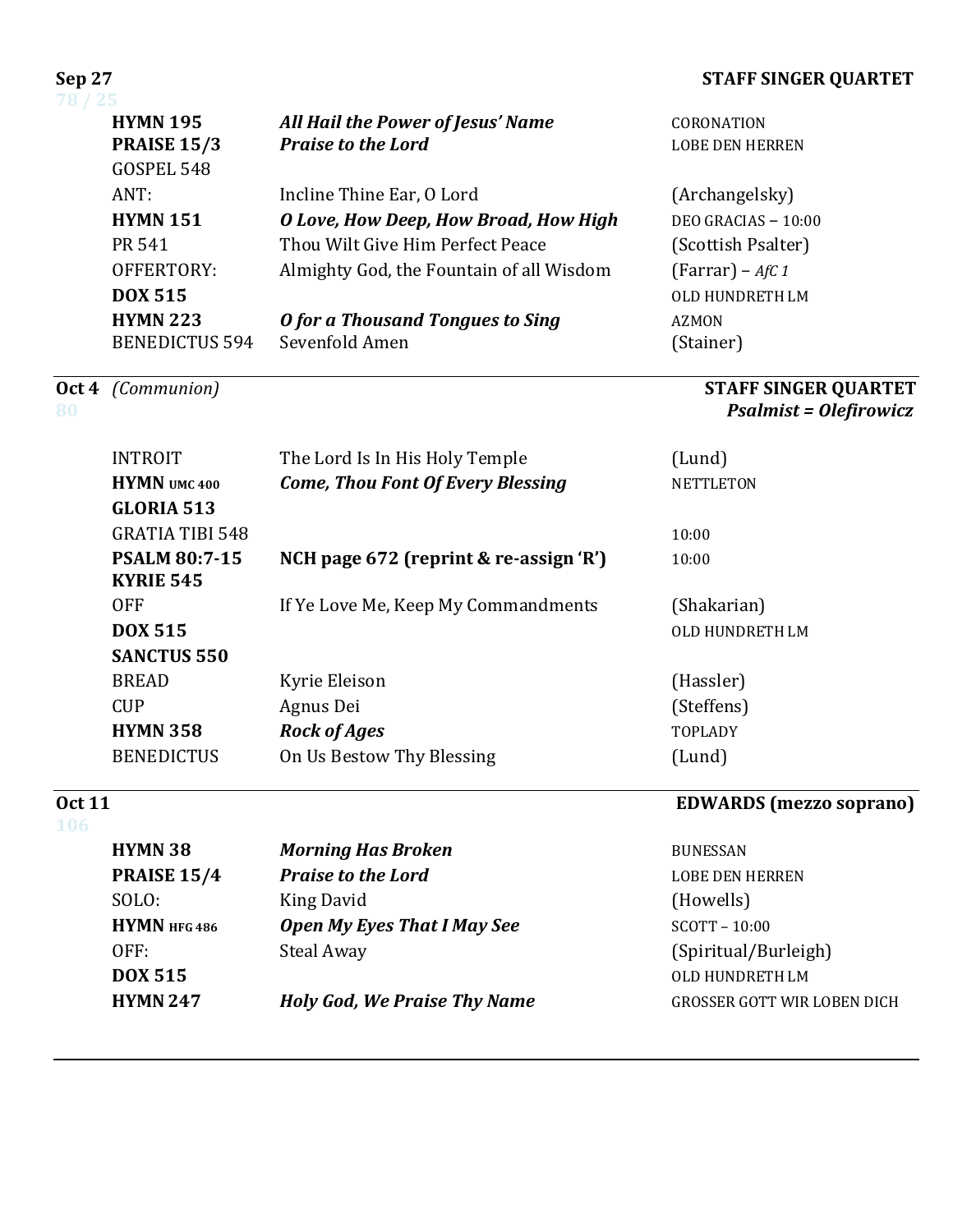### **Oct 18 STAFF SINGER QUARTET**

**99 / 96**

| <b>HYMN 481</b>    | I Sing a Song of the Saints of God  | <b>GRAN</b>       |
|--------------------|-------------------------------------|-------------------|
| <b>PRAISE 30/1</b> | <b>Ye Watchers and Ye Holy Ones</b> | LASS <sub>1</sub> |
| GOSPEL 548         |                                     | 10:00             |
| ANTHEM:            | Name of All Majesty                 | (Fett             |
| <b>HYMN 197</b>    | At the Name of Jesus                | KING'             |
| PR 524             | Lead Me, Lord                       | (Wes              |
| OFF:               | Jubilate Deo Omnis Terra            | (Peet             |
| DOX 515            |                                     | OLD F             |
| <b>HYMN 204</b>    | Rejoice, the Lord is King           | <b>DARV</b>       |
| <b>BENEDICTUS</b>  | Go Now in Peace                     | (Besi             |

# GRAND **ISLE LASST UNS ERFREUEN**  $(Fettke) - 8:30$  Offertory – NEW **KING'S WESTON – 10:00** (Wesley) – 10:00 (Peeters) - 10:00 **OLD HUNDRETH LM** DARWALL'S 148th  $(Besig) - 10:00$

**Psalmist = Olefirowicz** 

# **Oct 25** (Reformation) *DECIBELLS* / **STAFF SINGER QUARTET**

| 90/1 |                    |                                                |                                |
|------|--------------------|------------------------------------------------|--------------------------------|
|      | <b>PRELUDE</b>     | The Blessing                                   | $(McKlveen) - (D)$             |
|      | <b>HYMN 363</b>    | A Mighty Fortress Is Our God                   | EIN' FESTE BURG                |
|      | <b>PRAISE 30/2</b> | <b>O</b> Higher Than the Cherubim              | <b>LASST UNS ERFREUEN</b>      |
|      | GOSPEL 548         |                                                | 10:00                          |
|      | <b>VOLUNTARY</b>   | With Heart and Hands and Voices                | $(Wagner) - (D) - OFF at 8:30$ |
|      | <b>HYMN 232</b>    | <b>Spirit of God, Descend Upon My Heart</b>    | MORECAMBE $-10:00$             |
|      | PR 15/Ger          | Lobe den Herren, der mächtigen König der Ehren | LOBE DEN HERREN - 10:00        |
|      | OFF:               | O How Amiable                                  | (Vaughan Williams) - 10:00     |
|      | <b>DOX 515</b>     |                                                | OLD HUNDRETH LM                |
|      | <b>HYMN 29</b>     | <b>Now Thank We All Our God</b>                | <b>NUN DANKET</b>              |
|      | <b>BENEDICTUS</b>  | Ein feste Burg ist unser' Gott                 | EIN' FESTE BURG - 10:00        |

**Nov 1** (All Saints / Communion) *STAFF SINGER QUARTET STAFF SINGER QUARTET STAFF SINGER QUARTET* 

| <b>INTROIT 308/1</b><br><b>HYMN 306</b><br><b>GLORIA 513</b> | For the Brave of Every Race<br><b>For All the Saints</b>                                                                                             | SALZBURG<br><b>SINE NOMINE</b>                                |
|--------------------------------------------------------------|------------------------------------------------------------------------------------------------------------------------------------------------------|---------------------------------------------------------------|
| <b>GRATIA TIBI 548</b>                                       |                                                                                                                                                      | 10:00                                                         |
| <b>PSALM 107</b><br><b>KYRIE 545</b>                         | NCH page 693-4 (reprint for Proper 26A)                                                                                                              | 10:00                                                         |
| 0FF<br><b>DOX 515</b><br><b>SANCTUS 550</b>                  | Give Us the Wings of Faith                                                                                                                           | (Bullock)<br>OLD HUNDRETH LM                                  |
| <b>BREAD</b><br><b>CUP</b><br><b>HYMN 311</b>                | Kyrie Eleison (Missa Brevis)<br>Agnus Dei (Missa Brevis)<br><b>Ten Thousand Times Ten Thousand</b><br>BENEDICTUS 307/5 And When the Strife is Fierce | (Palestrina)<br>(Palestrina)<br><b>ALFORD</b><br><b>SARUM</b> |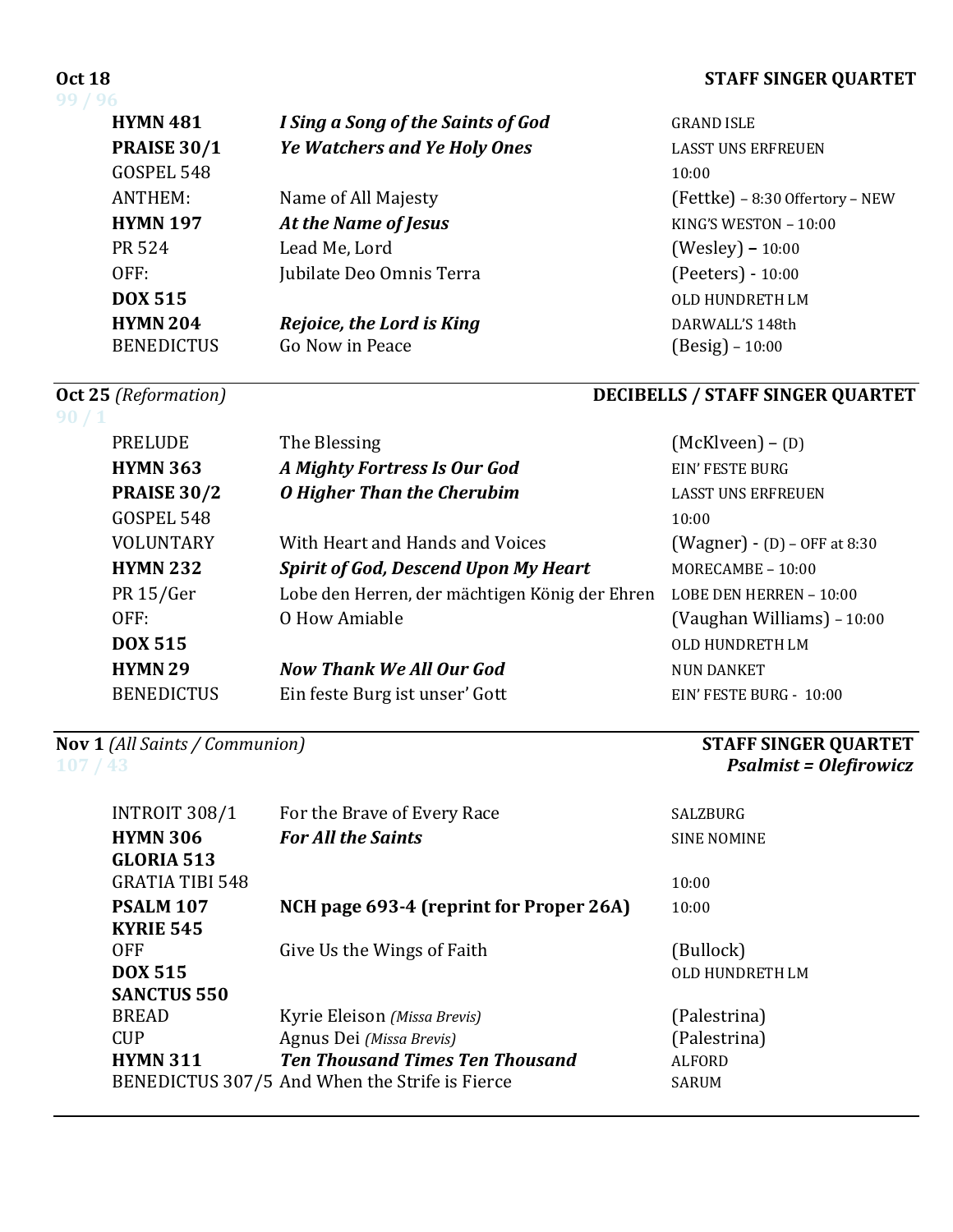| <b>HYMN 478</b>    | <b>All Things Bright and Beautiful</b>     | ROYAL OAK                      |
|--------------------|--------------------------------------------|--------------------------------|
| <b>PRAISE 30/3</b> | <b>Respond, Ye Souls in Endless Rest</b>   | <b>LASST UNS ERFREUEN</b>      |
| GOSPEL 548         |                                            | 10:00                          |
| <b>ANTHEM</b>      | <b>Healing Grace</b>                       | (Chisum/Sadler/Holstein) - NEW |
| <b>HYMN 43</b>     | <b>Christ, Whose Glory Fills the Skies</b> | RATISBON - 10:00               |
| PR 526             | O Thou Who Hearest Prayer                  | (Welsh melody)                 |
| OFFERTORY:         | <b>Meekness and Majesty</b>                | (Kendrick/Schrader) - NEW      |
| <b>DOX 515</b>     |                                            | OLD HUNDRETH LM                |
| <b>HYMN 440</b>    | <b>O Beautiful for Spacious Skies</b>      | <b>MATERNA</b>                 |
| <b>BENEDICTUS</b>  | Go Now in Peace                            | (Besig) – 10:00                |
|                    |                                            |                                |

## **123 / 90** INTROIT Simple Gifts (Stephenson) – (D) **HYMN** 366 *God of Grace, and God of Glory* CWM RHONDDA **PRAISE 38/1** *Morning Has Broken* BUNESSAN VOLUNTARY TBA (JUB) – 10:00 **HYMN** 371 *He Who Would Valiant Be* ST. DUNSTAN'S - 10:00 PR 524 Lead Me, Lord (Wesley) OFF: Come, Thankful People (Waugh) – (D) **DOX 515** OLD HUNDRETH LM **HYMN 443** *Mine Eyes Have Seen the Glory* BATTLE HYMN OF THE REPUBLIC BENEDICTUS 594 Sevenfold Amen (Stainer)

# **100 / 95**

| HYMN <sub>21</sub>    | We Gather Together                    | KREMSER                       |
|-----------------------|---------------------------------------|-------------------------------|
| <b>PRAISE 38/3</b>    | <b>Mine Is the Sunlight</b>           | <b>BUNESSAN</b>               |
| GOSPEL 548            |                                       | 10:00                         |
| ANTHEM                | <b>TBA</b>                            | $(N) - 10:00$                 |
| <b>HYMN 460</b>       | We Plow the Fields and Scatter        | WIR PFLÜGEN - 10:00           |
| PR 522                | Let the Words of My Mouth             | $(Langdon) - 10:00$           |
| OFF:                  | Make A Joyful Noise (AfC4)            | (Matthias) - NEW TITLE - (SS) |
| <b>DOX 515</b>        |                                       | OLD HUNDRETH LM               |
| <b>HYMN 461</b>       | <b>Come, Ye Thankful People, Come</b> | ST. GEORGE'S WINDSOR          |
| <b>BENEDICTUS 460</b> | All Good Gifts Around Us              | WIR PFLÜGEN - 10:00           |

### **Nov 8 STAFF SINGER QUARTET**

| ROYAL OAK                      |
|--------------------------------|
| <b>LASST UNS ERFREUEN</b>      |
| 10:00                          |
| (Chisum/Sadler/Holstein) - NEW |
| $RATISBON - 10:00$             |
| (Welsh melody)                 |
| (Kendrick/Schrader) - NEW      |
| OLD HUNDRETH LM                |
| MATERNA                        |
| $(Besig) - 10:00$              |

### **Nov 15** *(Stewardship) DECIBELLS**/* **<b>***JUBELLATION*

## **Nov 22** *(Reign of Christ / Thanksgiving)* **STAFF SINGER QUARTET** / **JOYFUL NOISE**

| <b>KREMSER</b>                |
|-------------------------------|
| <b>BUNESSAN</b>               |
| 10:00                         |
| $($ JN $)$ – 10:00            |
| WIR PFLÜGEN $-10:00$          |
| $(Langdon) - 10:00$           |
| (Matthias) - NEW TITLE - (SS) |
| OLD HUNDRETH LM               |
| ST. GEORGE'S WINDSOR          |
| WIR PFLÜGEN $-10:00$          |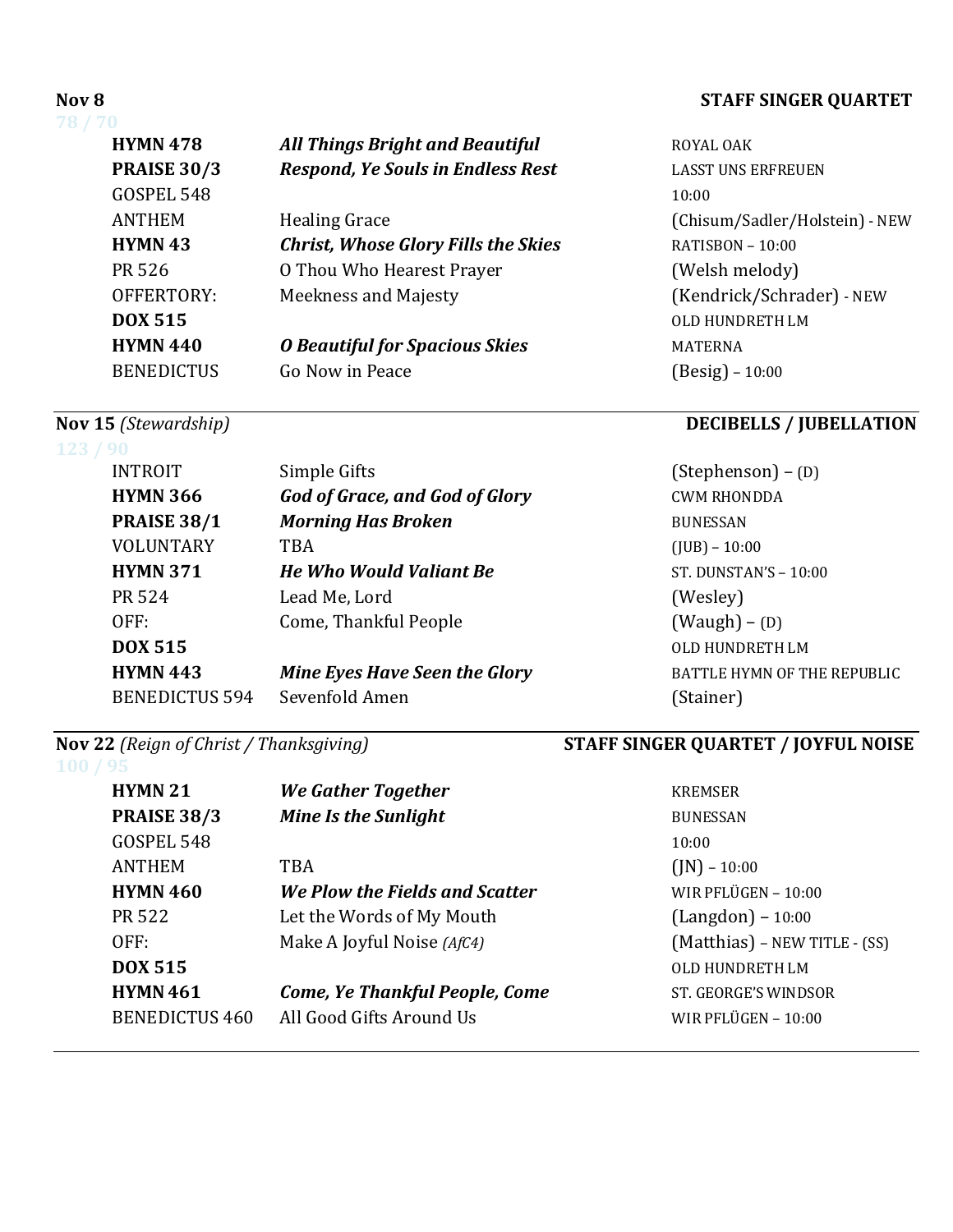| <b>HYMN 103</b><br><b>PRAISE 131/1</b> | <b>Come, Thou Long Expected Jesus</b><br>Lo, How a Rose E'er Blooming | <b>STUTTGART</b><br>ES IST EIN ROS' ENTSPRUNGEN |
|----------------------------------------|-----------------------------------------------------------------------|-------------------------------------------------|
| <b>SOLO</b>                            | TBA                                                                   |                                                 |
| <b>HYMN 111</b>                        | Of the Father's Love Begotten                                         | DIVINUM MYSTERIUM (both)                        |
| <b>OFFERTORY</b>                       | TBA                                                                   |                                                 |
| <b>ADVENT DOXOLOGY</b>                 |                                                                       | OLD HUNDRETH LM                                 |
| <b>HYMN 114</b>                        | Lift Up Your Heads, Ye Mighty Gates                                   | <b>TRURO</b>                                    |

# **Dec 6** (Advent 2 - Communion) **STAFF SINGER QUARTET** / FIRST SCHOLA

| <b>INTROIT</b><br><b>HYMN 113</b> | Blessed Is He Who Cometh<br><b>Creator of the Stars of Night</b> | (Gounod)<br>CONDITOR ALME SIDERUM |
|-----------------------------------|------------------------------------------------------------------|-----------------------------------|
| <b>GLORIA 513</b>                 |                                                                  |                                   |
| <b>GRATIA TIBI 548</b>            |                                                                  | 10:00                             |
| <b>PSALM 85:8-13</b>              | NCH page 676 (reprint)                                           | 10:00                             |
| <b>KYRIE 545</b>                  |                                                                  |                                   |
| <b>OFFERTORY</b>                  | Blessed Is He Who Comes                                          | $(Wilson) - (FS)$                 |
| <b>ADVENT DOXOLOGY</b>            |                                                                  | OLD HUNDRETH LM                   |
| <b>SANCTUS 550</b>                |                                                                  |                                   |
| <b>BREAD</b>                      | Kyrie Eleison (Mass in G)                                        | (Schubert)                        |
| <b>CUP</b>                        | Agnus Dei (Mass in G)                                            | (Schubert)                        |
| <b>HYMN 104</b>                   | <b>Comfort, Comfort Ye My People</b>                             | PSALM <sub>4</sub>                |
| BENEDICTUS 110/ref Rejoice!       |                                                                  | VENI EMMANUEL                     |

# **126**

# **Dec.** 13 *(Advent 3 - Pageant)* **STAFF SINGER QUARTET** / **JOYFUL NOISE**

| <b>HYMN 108</b><br><b>PRAISE 131/2</b><br>GOSPEL 548           | <b>Wake, Awake for Night Is Flying</b><br>Isaiah 'twas Foretold It                                          | <b>WACHET AUF</b><br>ES IST EIN ROS' ENTSPRUNGEN<br>10:00                                          |
|----------------------------------------------------------------|-------------------------------------------------------------------------------------------------------------|----------------------------------------------------------------------------------------------------|
| ANT: (Pageant)<br><b>HYMN 112</b><br>PR 110/ref<br>OFF:        | Hope Is Dawning on the World<br>Ah! Think Not the Lord Delayeth<br>Rejoice! Rejoice! Emmanuel<br>Magnificat | $(Shackley) - NEW - 10:00$<br>ALLES IST AN GOTTES SEGEN<br><b>VENI EMMANUEL</b><br>(Howells) - NEW |
| <b>ADVENT DOXOLOGY</b><br><b>HYMN 109</b><br><b>BENEDICTUS</b> | <b>Watchman, Tell Us of the Night</b><br>Nunc Dimittis                                                      | <b>OLD HUNDRETH LM</b><br><b>ABERSTWYTH</b><br>(Howells)                                           |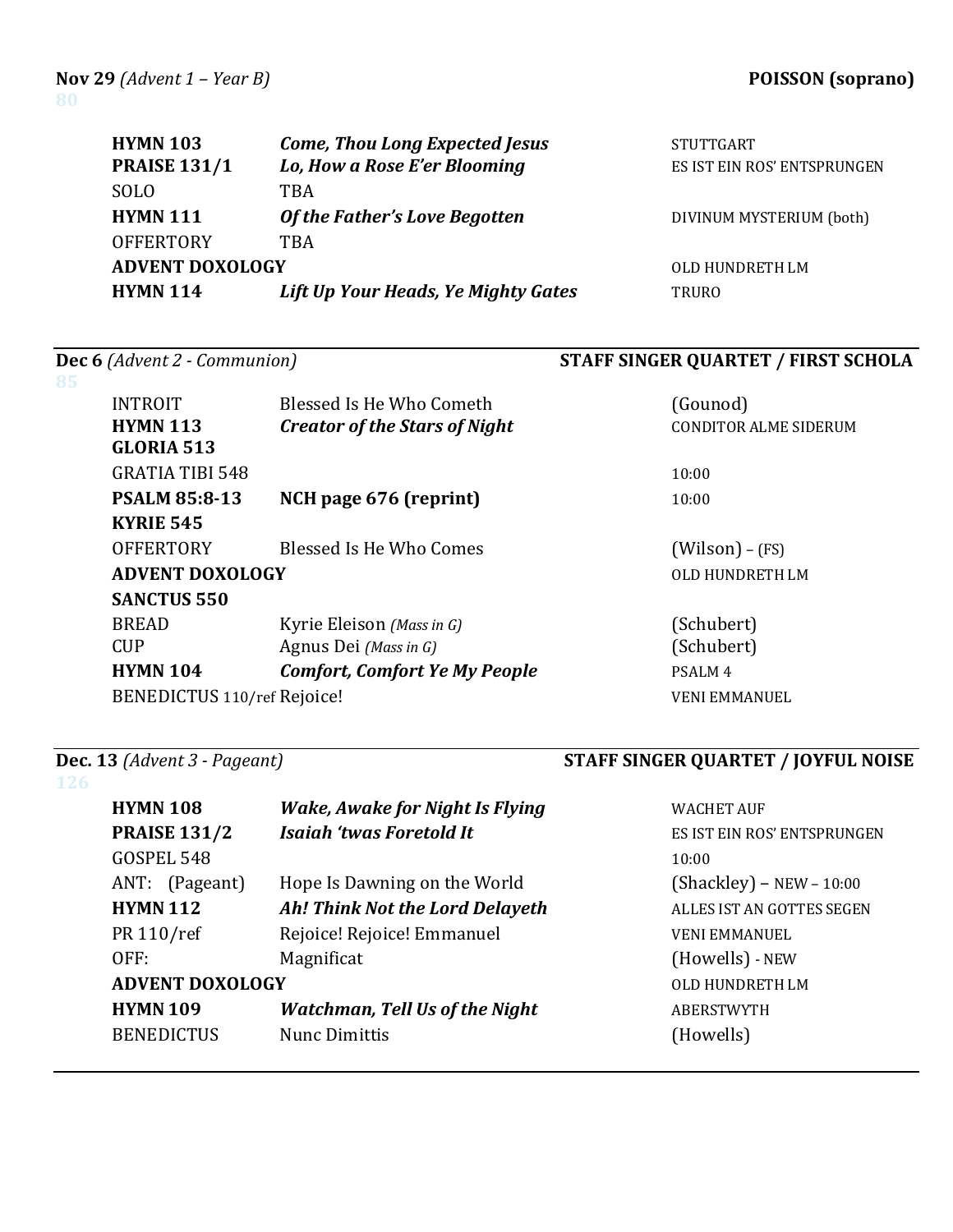# **Dec. 20** (Advent 4) **STAFF SINGER QUARTET/ MUDDY BROOK CHAMBER ENSEMBLE**

| <b>CHRISTMAS AT FIRST:</b> |       | <b>CANTATA 147</b> (Johann Sebastian Bach) Chorus & Chamber Orch                          |                      |
|----------------------------|-------|-------------------------------------------------------------------------------------------|----------------------|
|                            |       | <b>TBA</b>                                                                                | (Prelude)            |
| <b>INTROIT</b>             | Ι.    | Herz und Mund und Tat und Leben<br>Heart, and mouth and deed and life                     |                      |
| <b>HYMN 110</b>            |       | O Come, O Come Emmanuel                                                                   | <b>VENI EMMANUEL</b> |
| <b>NO PRAISE this week</b> |       |                                                                                           |                      |
|                            | II.   | Gebenedeiter Mund<br><b>Blessed</b> mouth                                                 | (Anthem I block)     |
|                            | III.  | Schäme dich, o Seele nicht<br>Shame ye not, o soul                                        |                      |
|                            | IV.   | Verstockung kann Gewaltige verblenden<br>Stubbornness can dazzle the powerful             | (Anthem II block)    |
|                            | V.    | Bereite dir, Jesu, noch itzo die Bahn<br>Prepare Yourself Jesus, already now the path     |                      |
|                            | VI.   | Wohl mir, daß ich Jesum habe ("Jesu Joy")<br>Good for me, to have my Jesus                | (Anthem III block)   |
| <b>HYMN128</b>             |       | <b>In the Bleak Midwinter</b>                                                             | CRANHAM              |
| <b>PR</b>                  | VII.  | Hilf, Jesu, hilf, daß ich auch dich bekenne<br>Help Jesus, help, that I may also know You |                      |
|                            | VIII. | Der höchsten Allmacht Wunderhand<br>The highest hand of wonder of the Almighty            | (Offertory block)    |
|                            | IX.   | Ich will von Jesu Wundern singen<br>I will sing of Jesus' miracles                        |                      |
| <b>ADVENT DOXOLOGY</b>     |       |                                                                                           | OLD HUNDRETH L.M.    |
| <b>HYMN 106</b>            |       | <b>Hills of the North, Rejoice</b>                                                        | LITTLE CORNARD       |
| <b>BENEDICTUS</b>          |       | Jesus bleibet meine Freude<br>Jesus, remain my Joy!                                       |                      |
|                            |       | TBA                                                                                       | (Postlude)           |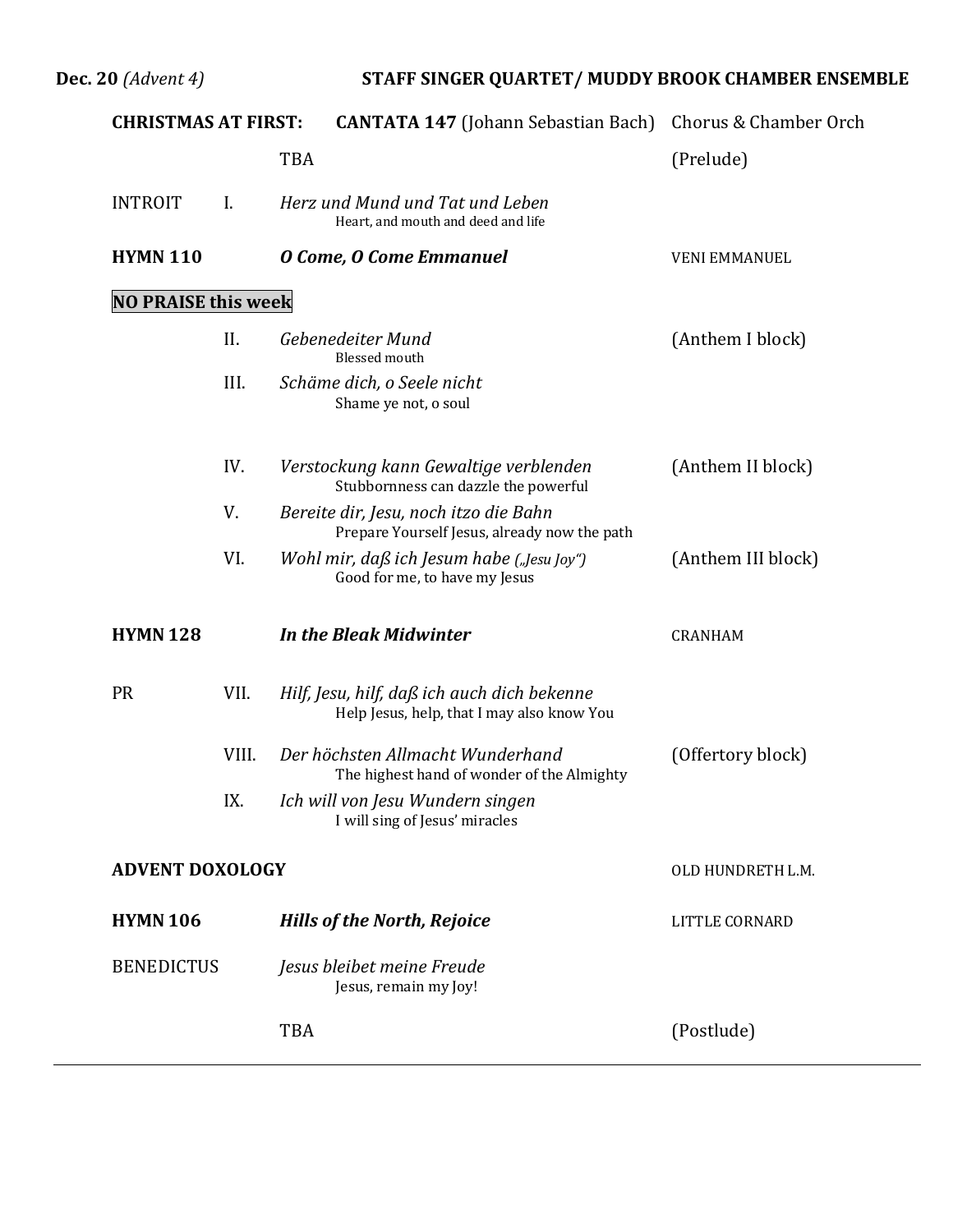### **Dec.** 24 – 5pm **CHAPEL CHIMERS** / **JOYFUL NOISE**

| <b>HYMN 116</b> | Angels We Have Heard on High        | GLORIA              |
|-----------------|-------------------------------------|---------------------|
|                 | CH CH 1 TBA; JN 1 TBA               |                     |
| <b>HYMN 138</b> | <b>Silent Night</b>                 | <b>STILLE NACHT</b> |
|                 | CH CH 2 TBA; IN 2 TBA               |                     |
| <b>HYMN 130</b> | Joy to the World, the Lord is Come! | ANTIOCH             |
|                 |                                     |                     |

# **Dec. 24** – 7pm **FIRST SCHOLA**

| Introit         | Veni Emmanuel                              | Plainchant            |
|-----------------|--------------------------------------------|-----------------------|
| Opening:        | #116 - Angels We Have Heard on High        | GLORIA                |
| OFF:            | Maria Walks Amid the Thorn                 | (Cherwien)            |
| Lesson 1:       | $#140 - What Child Is This?$               | <b>GREENSLEEVES</b>   |
| Lesson 2:       | Adam Lay Ybounden                          | (Warlock)             |
| Lesson 3:       | #141 - The First Nowell                    | THE FIRST NOWELL      |
| Lesson 4:       | #129 - It Came Upon the Midnight Clear     | CAROL                 |
| Lesson 5:       | A New Year Carol                           | (BENEDICTUSitten)     |
| Lesson 6:       | #134 - O Little Town of Bethlehem          | ST. LOUIS             |
| Lesson 7:       | #132 - O Come, All Ye Faithful             | <b>ADESTE FIDELIS</b> |
| Lesson 8:       | Torches                                    | (Joubert)             |
| <b>Candles:</b> | <b>Silent Night</b>                        | <b>STILLE NACHT</b>   |
| Closing:        | #130 - Joy to the World, the Lord is Come! | ANTIOCH               |

# **Dec.** 24 – 11pm **STAFF SINGER QUARTET** / HANDBELL TRIO

| Opening:         | #116 - Angels We Have Heard on High        | <b>GLORIA</b>                 |
|------------------|--------------------------------------------|-------------------------------|
| <b>OFFERTORY</b> | O Holy Night (with handbell trio)          | (Adams/Hopson)                |
| Lesson 1:        | #140 - What Child Is This?                 | <b>GREENSLEEVES</b>           |
| Lesson 2:        | I Sing of a Maiden                         | $(Hadley)$ – Carols II (SA)   |
| Lesson 3:        | #141 - The First Nowell                    | THE FIRST NOWELL              |
| Lesson 4:        | Infant Holy, Infant Lowly                  | (Willcocks) - Carols I        |
| Lesson 5:        | #134 - O Little Town of Bethlehem          | ST. LOUIS                     |
| Lesson 6:        | The Blessed Son of God                     | (Vaughan Williams) - Carols I |
| Lesson 7:        | #132 - O Come, All Ye Faithful             | <b>ADESTE FIDELIS</b>         |
| Lesson 8:        | <b>What Cheer?</b>                         | (Walton) - Carols I           |
| <b>Candles:</b>  | <b>Silent Night</b>                        | <b>STILLE NACHT</b>           |
| Closing:         | #130 - Joy to the World, the Lord is Come! | ANTIOCH                       |

# **Dec.** 27 **PIANTEDOSI** (mezzo soprano)

| 148 |                   |                                                 |                           |
|-----|-------------------|-------------------------------------------------|---------------------------|
|     | <b>HYMN 127</b>   | <b>Christians, Awake, Salute the Happy Morn</b> | <b>YORKSHIRE</b>          |
|     | <b>PRAISE 132</b> | O Come Let Us Adore Him                         | <b>ADESTE FIDELIS</b>     |
|     | SOLO:             | TBA                                             |                           |
|     | <b>HYMN 122</b>   | <b>God Rest You Merry, Gentlemen</b>            | <b>GOD REST YOU MERRY</b> |
|     | OFFERTORY:        | <b>TBA</b>                                      |                           |
|     | <b>DOX 515</b>    |                                                 | OLD HUNDRETH LM           |
|     | <b>HYMN 120</b>   | Hark, the Herald Angels Sing                    | MENDELSSOHN               |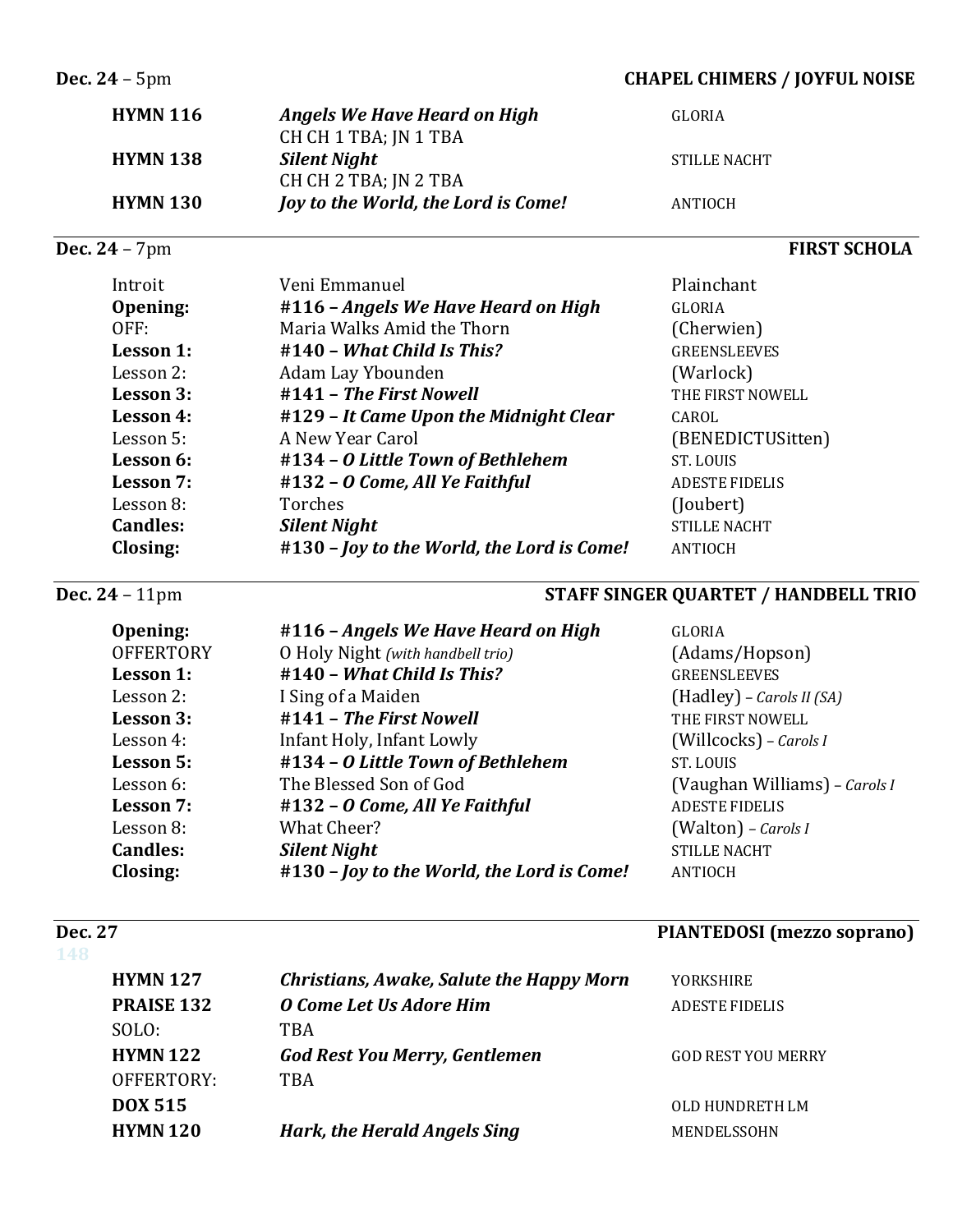**Jan 3** *(Communion – Epiphany)*  **STAFF SINGER QUARTET**

| 147 |                        |                                      | <b>Psalmist = Olefirowicz</b> |
|-----|------------------------|--------------------------------------|-------------------------------|
|     | <b>INTROIT</b>         | What Cheer?                          | (Walton) - Carols I           |
|     | <b>HYMN 143</b>        | We Three Kings                       | KINGS OF ORIENT               |
|     | <b>GLORIA 513</b>      |                                      |                               |
|     | <b>GRATIA TIBI 548</b> |                                      | 10:00                         |
|     | <b>PSALM 147:12-20</b> | NCH page 720-721 (reprint)           | 10:00                         |
|     | <b>KYRIE 545</b>       |                                      |                               |
|     | <b>OFF</b>             | What Sweeter Music?                  | (Bennett) - Carols III - NEW  |
|     | <b>DOX 515</b>         |                                      | OLD HUNDRETH LM               |
|     | <b>SANCTUS 550</b>     |                                      |                               |
|     | <b>BREAD</b>           | Infant Holy, Infant Lowly            | (Willcocks) - Carols I        |
|     | <b>CUP</b>             | The Blessed Son of God               | (Vaughan Williams) - Carols I |
|     | <b>HYMN 136</b>        | <b>On This Day, Earth Shall Ring</b> | PERSONENT HODIE               |
|     | <b>BENEDICTUS</b>      | Lute-Book Lullaby                    | (Ballet) – Carols I - NEW     |
|     |                        |                                      |                               |

**Jan 10** *(Baptism of Christ)* **DECIBELLS** 

**29**

| Jan $17$<br>139 |                     |                                          | <b>ORGAN / STAFF SINGER QUARTET</b> |
|-----------------|---------------------|------------------------------------------|-------------------------------------|
|                 | <b>HYMN 317</b>     | I Love to Tell the Story                 | <b>HANKEY</b>                       |
|                 | <b>DOX 515</b>      |                                          | OLD HUNDRETH LM                     |
|                 | <b>OFFERTORY</b>    | Celebration on "Hyfrydol"                | (Edwards)                           |
|                 | HYMN NCH 326        | <b>Crashing Waters At Creation</b>       | $STUTTGART - 10:00$                 |
|                 | <b>VOLUNTARY</b>    | Stand Up, Stand Up for Jesus             | (Lamb)                              |
|                 | PRAISE 8/1          | <b>Joyful, Joyful We Adore Thee</b>      | ODE TO JOY                          |
|                 | <b>HYMN</b> NCH 167 | Mark How the Lamb of God's Self-Offering | RENDEZ À DIEU                       |
| -29             |                     |                                          |                                     |

| <b>HYMN 270</b>       | <b>Built on the Rock</b>              | KIRKEN DEN ER ET           |
|-----------------------|---------------------------------------|----------------------------|
| PRAISE 8/2            | All Thy Works with Joy Surround Thee  | ODE TO JOY                 |
| GOSPEL 548            |                                       | 10:00                      |
| $VOL:$ OFF at 8:30    | <b>TBA</b>                            | $(Organ)$ – Off at 8:30    |
| <b>HYMN 261</b>       | <b>City of God, How Broad and Far</b> | RICHMOND - 10:00           |
| PR 543                | God Be in My Head                     | GOD BE IN MY HEAD - 10:00  |
| OFF:                  | These Are They Which Follow the Lamb  | $(Goss) - (SS) - AfC1$     |
| <b>DOX 515</b>        |                                       | OLD HUNDRETH LM            |
| <b>HYMN 260</b>       | <b>The Church's One Foundation</b>    | <b>AURELIA</b>             |
| <b>BENEDICTUS 540</b> | Father, Give Thy Benediction          | ALTA TRINITA BEATA - 10:00 |
|                       |                                       |                            |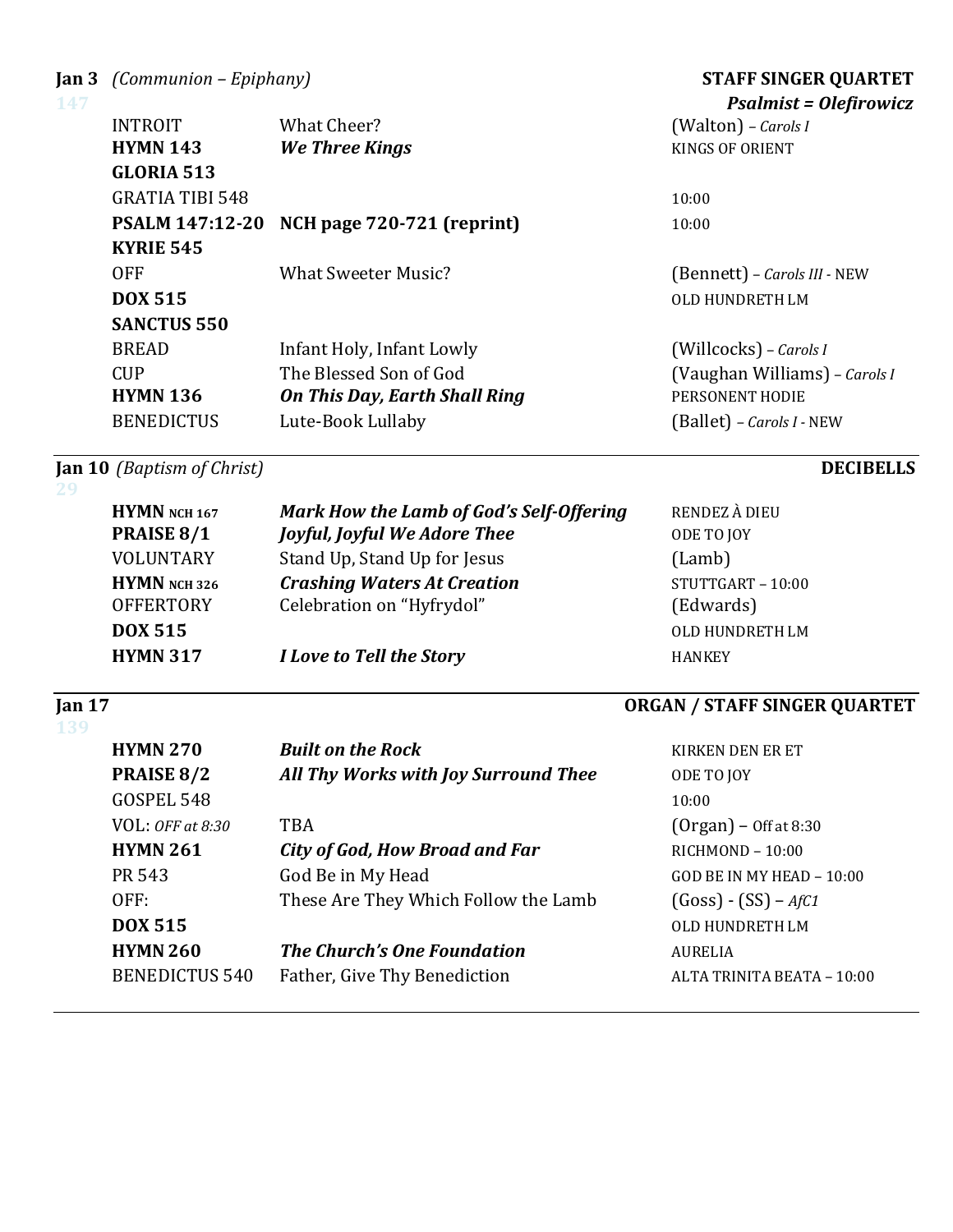### **62**

| <b>HYMN 8</b>      | <i>Joyful, Joyful, We Adore Thee</i> | HYMN TO JOY                |
|--------------------|--------------------------------------|----------------------------|
| <b>PRAISE 15/1</b> | <b>Praise to the Lord</b>            | <b>LOBE DEN HERREN</b>     |
| SOLO:              | TBA                                  |                            |
| <b>HYMN 244</b>    | <b>O</b> Holy Spirit Enter In        | WIE SCHÖN LEUCHTET - 10:00 |
| OFF:               | TBA                                  |                            |
| <b>DOX 515</b>     |                                      | OLD HUNDRETH LM            |
| <b>HYMN 436</b>    | <b>O</b> God of Earth and Altar      | LLANGLOFFAN                |

# **111**

| <b>HYMN 232</b>     | <b>Spirit of God, Descend Upon My Heart</b> | MORECAI          |
|---------------------|---------------------------------------------|------------------|
| PRAISE 8/3          | <b>Mortals, Join the Mighty Chorus</b>      | ODE TO JO        |
| GOSPEL 548          |                                             | 10:00            |
| ANTHEM:             | Lord, I Lift Your Name on High              | (Founds          |
| <b>HYMN NCH 53*</b> | <b>Glorious Is Your Name, O Jesus</b>       | <b>GLORIOU</b>   |
| PR 543              | God Be in My Head                           | <b>GOD BE II</b> |
| OFF:                | The Best of Rooms                           | (Thomp           |
| <b>DOX 515</b>      |                                             | <b>OLD HUN</b>   |
| <b>HYMN1</b>        | Our God, Our Help in Ages Past              | <b>ST. ANNE</b>  |
| <b>BENEDICTUS</b>   | Go Now in Peace                             | $(Besig)$ .      |
|                     |                                             |                  |

| <b>INTROIT</b>         | The Lord Is In His Holy Temple         | (Lund)                             |
|------------------------|----------------------------------------|------------------------------------|
| <b>HYMN 213</b>        | Jesus, Savior, Pilot Me                | <b>PILOT</b>                       |
| GLORIA 513             |                                        |                                    |
| PSALM 148              | NCH page 721 (reprint)                 | 10:00 (Intentional off Lectionary) |
| <b>GRATIA TIBI 548</b> |                                        | 10:00                              |
| <b>KYRIE 545</b>       |                                        |                                    |
| <b>OFF</b>             | Make Us A Blessing                     | (Lund) - NEW TITLE - PREMIERE      |
| <b>DOX 515</b>         |                                        | OLD HUNDRETH LM                    |
| <b>SANCTUS 550</b>     |                                        |                                    |
| <b>BREAD</b>           | Kyrie Eleison (Mass of the Quiet Hour) | (Oldroyd)                          |
| <b>CUP</b>             | Sanctus, Benedictus & Agnus Dei        | (Oldroyd)                          |
| <b>HYMN</b> UMC 474    | <b>Precious Lord, Take My Hand</b>     | <b>MAITLAND</b>                    |
| <b>BENEDICTUS</b>      | On Us Bestow Thy Blessing              | (Lund)                             |
|                        |                                        |                                    |

### **Jan 24 AYERS-KERR** (tenor)

# **If The STAFF SINGER QUARTET**

**MORECAMBE – 10:00 PDE TO JOY**  $(Founds)$  – NEW – 8:30 OFF GLORIOUS IS YOUR NAME – 10:00 GOD BE IN MY HEAD –  $10:00$ (Thompson) **OLD HUNDRETH LM**  $(Besig) - 10:00$ 

**END OF 1st SEMESTER**

## **Feb 7** (Communion) **CHANCEL CHOIR** / **JOYFUL NOISE 147** *Psalmist* **= Olefirowicz**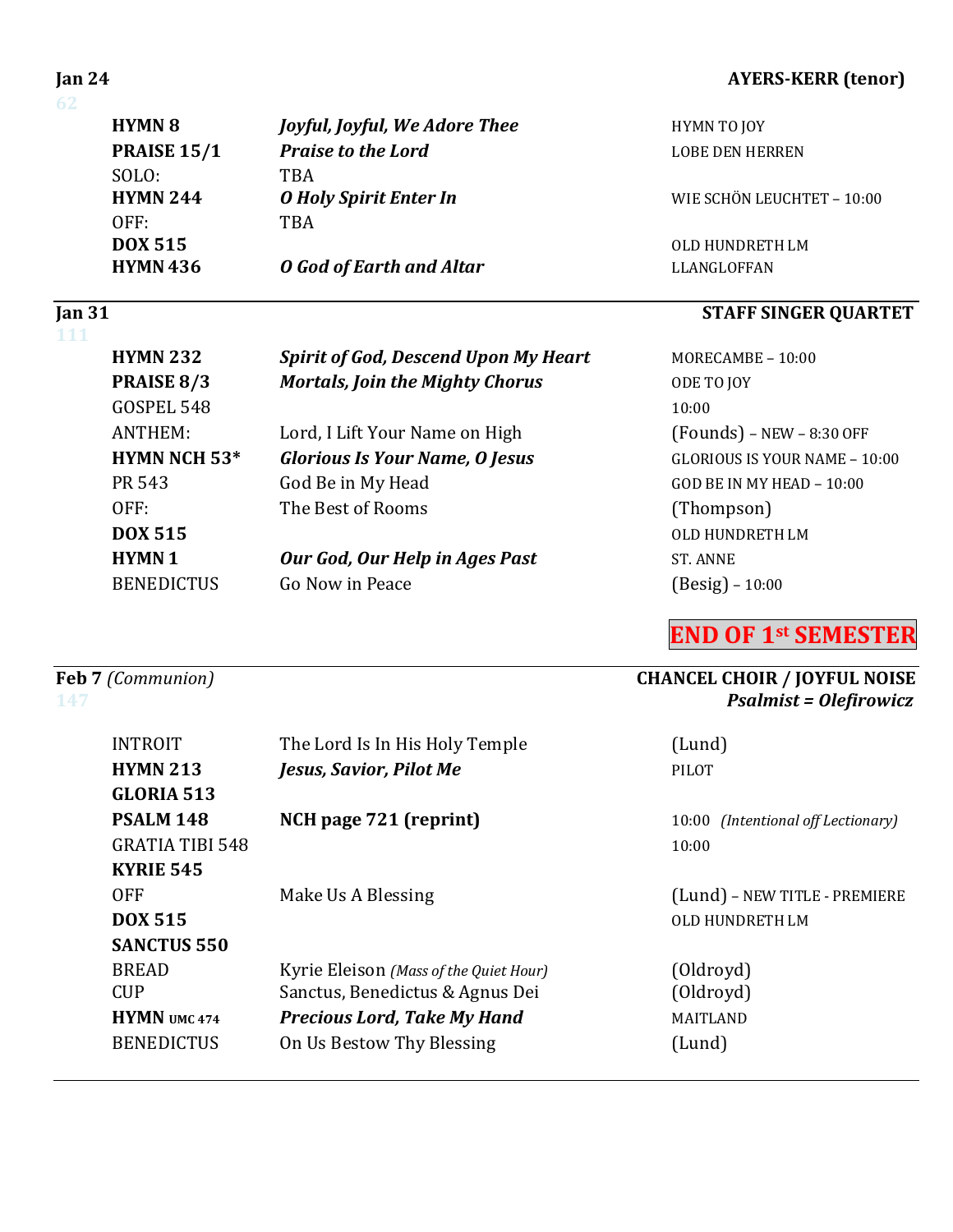### **Feb 14** (Annual Meeting – Transfiguration) **DECIBELLS** – **10am only (one service)**

**SURSUM CORDA PDE TO JOY** (Wagner) **BEACON HILL** (Stephenson) **OLD HUNDRETH LM** 

**DUKE STREET** 

**51**

| <b>HYMN 286</b> | <b>Come Risen Lord</b>                 |
|-----------------|----------------------------------------|
| PRAISE 8/4      | <b>Mortals, Join the Mighty Chorus</b> |
| VOLUNTARY       | Now the Green Blade Riseth             |
| $HYMN$ HFG 470  | "Are Ye Able," Said the Master         |
| OFF:            | I Greet Thee, Who My Sure Redeemer Art |
| DOX 515         |                                        |
| <b>HYMN 202</b> | Jesus Shall Reign Where'er the Sun     |

# **Feb 17** (Ash Wednesday) *FIRST CHAMBER – 7:30pm*

| INT 179/1                                        | Were You There?                      |                       |
|--------------------------------------------------|--------------------------------------|-----------------------|
| <b>HYMN 314</b>                                  | Lord Jesus, Think on Me              | SOUTHWELL             |
| ANT:                                             | Ave Verum                            | (Saint-Saëns)         |
| Post-Homily 179/2 Were You There?                |                                      |                       |
| MED:                                             | Ave Verum Corpus                     | (Byrd)                |
| HYMN NCH 186<br>BENEDICTUS 179/3 Were You There? | <b>Dust and Ashes Touch Our Face</b> | <b>DUST AND ASHES</b> |

# **Feb 21** *(Lent 1)* **JUBELLATION** / **CHANCEL CHOIR**

| <b>HYMN 153</b>   | Lord, Who Throughout These Forty Days               | <b>ST. FLAVIAN</b>            |
|-------------------|-----------------------------------------------------|-------------------------------|
|                   | <b>PRAISE NCH197/1 Jesus Keep Me Near the Cross</b> | <b>NEAR THE CROSS</b>         |
| GOSPEL 548        |                                                     | 10:00                         |
| VOLUNTARY         | <b>TBA</b>                                          | (IUB)                         |
| HYMN HFG 588      | In the Garden                                       | GARDEN - 10:00                |
| PR 519            | To My Humble Supplication                           | (Genevan Psalter) - 10:00     |
| OFF:              | The Temptation of Christ                            | (Lund) - NEW TITLE - PREMIERE |
| <b>LENTEN DOX</b> |                                                     | OLD HUNDRETH LM               |
| <b>HYMN179</b>    | <b>Were You There?</b>                              | <b>WERE YOU THERE</b>         |
|                   | BENEDICTUS 159/1 Alone Thou Goest Forth, O Lord     | <b>BANGOR - 10:00</b>         |

# **Feb 28** *(Lent 2) <b>FIRST FOLK*

### **22**

| <b>HYMN 222</b>   | <b>Jesus, Priceless Treasure</b>                         | JESU, MEINE FREUDE     |
|-------------------|----------------------------------------------------------|------------------------|
|                   | <b>PRAISE NCH 197/2 Near the Cross, A Trembling Soul</b> | <b>NEAR THE CROSS</b>  |
| ANT               | Jesus Walked This Lonesome Valley                        | (Shackley)             |
| <b>HYMN 159</b>   | <b>Alone Thou Goest Forth, O Lord</b>                    | $BANGOR - 10:00$       |
| <b>OFFERTORY</b>  | The Potter's Hand                                        | (Zschech/Larson)       |
| <b>LENTEN DOX</b> |                                                          | OLD HUNDRETH LM        |
| <b>HYMN 160</b>   | <b>Beneath the Cross of Jesus</b>                        | <b>ST. CHRISTOPHER</b> |
| <b>BENEDICTUS</b> | Go Now in Peace                                          | $(Besig) - 10:00$      |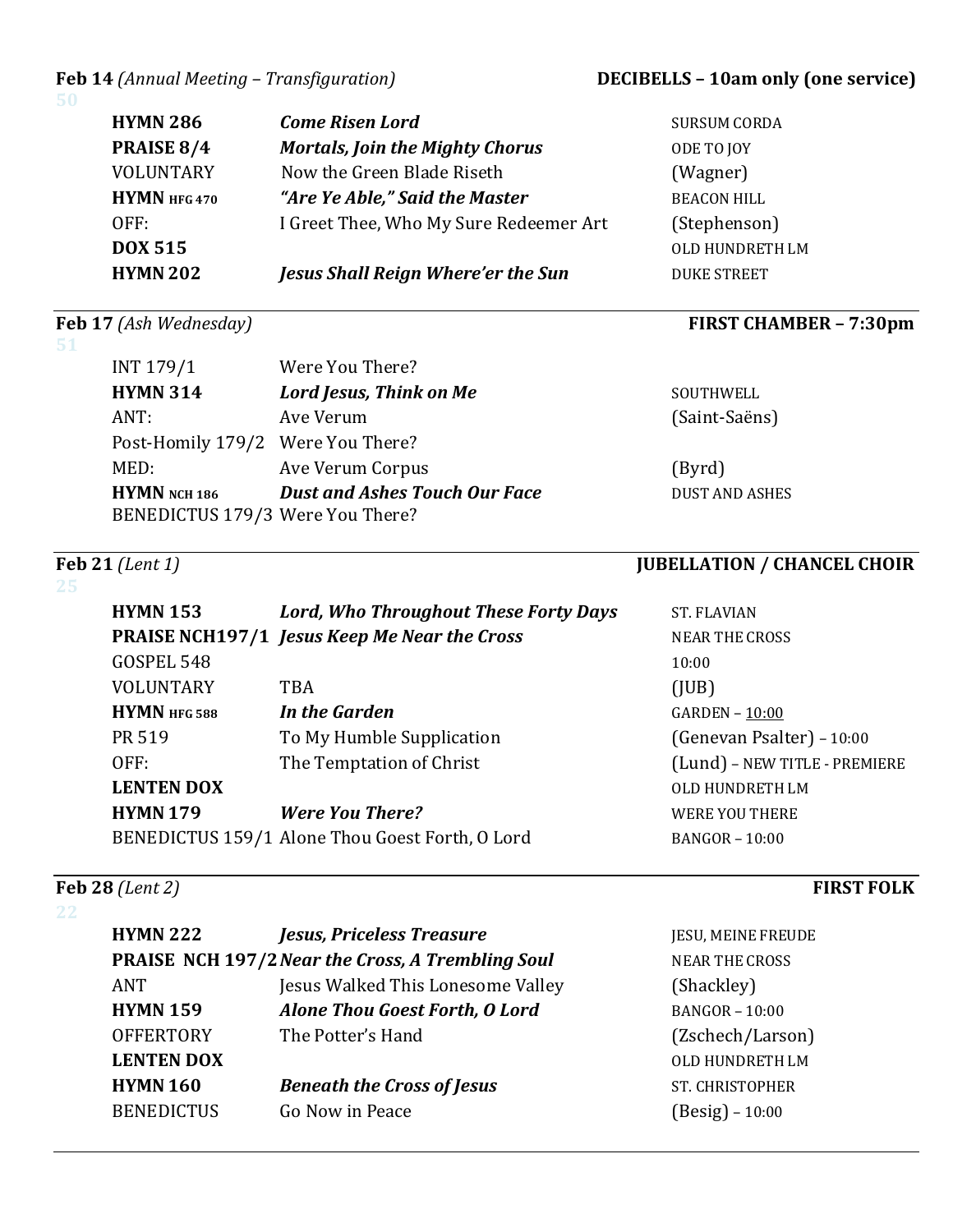**Mar 7** (Communion - Lent 3) **CHANCEL CHOIR** / **CHAPEL CHIMERS** 

| 19 |                        |                                                          | <b>Psalmist = Olefirowicz</b> |
|----|------------------------|----------------------------------------------------------|-------------------------------|
|    | <b>INTROIT</b>         | <b>TBA</b>                                               | $(CH) - 10:00$                |
|    | <b>HYMN 441</b>        | <b>Once to Every Man and Nation</b>                      | EBENEZER                      |
|    | <b>GLORIA 513</b>      |                                                          |                               |
|    | <b>GRATIA TIBI 548</b> |                                                          | 10:00                         |
|    | PSALM <sub>19</sub>    | NCH page 630 (reprint)                                   | 10:00                         |
|    | <b>KYRIE 545</b>       |                                                          |                               |
|    | <b>OFF</b>             | If Ye Love Me                                            | (Tallis)                      |
|    | <b>LENTEN DOX</b>      |                                                          | OLD HUNDRETH LM               |
|    | <b>SANCTUS 550</b>     |                                                          |                               |
|    | <b>BREAD</b>           | Kyrie Eleison & Sanctus (Communion Service in D)         | (Titcomb)                     |
|    | <b>CUP</b>             | Benedictus Qui Venit & Agnus Dei                         | (Titcomb)                     |
|    | <b>HYMN 157</b>        | In the Cross of Christ I Glory                           | <b>RATHBUN</b>                |
|    |                        | BENEDICTUS 159/2 Our Sins, Not Thine, Thou Bearest, Lord | <b>BANGOR - 10:00</b>         |

### **107**

| <b>HYMN 420</b>     | O Holy City, Seen of John                          | <b>MORN</b>      |
|---------------------|----------------------------------------------------|------------------|
|                     | PRAISE NCH 197/3 Near the Cross O Lamb of God      | <b>NEAR</b>      |
| GOSPEL 548          |                                                    | 10:00            |
| ANT:                | Saw Ye My Savior                                   | (Johr            |
| <b>HYMN 148</b>     | <b>Forty Days and Forty Nights</b>                 | <b>HEIN</b>      |
| <b>PR 520</b>       | Almighty Father, Hear Our Prayer                   | (Mer             |
| OFF:                | God, So Loved the World                            | (Stai            |
| <b>LENTEN DOX</b>   |                                                    | OLD <sub>I</sub> |
| <b>HYMN</b> UMC 378 | <b>Amazing Grace</b>                               | <b>NEW</b>       |
|                     | BENEDICTUS 159/4 Give Us Compassion For Thee, Lord | <b>BANG</b>      |

| (119              |                                                            |                 |
|-------------------|------------------------------------------------------------|-----------------|
| <b>HYMN 177</b>   | <b>When I Survey the Wondrous Cross</b>                    | <b>HAMBURG</b>  |
|                   | <b>PRAISE NCH 197/4 Near the Cross I'll Watch and Wait</b> | <b>NEAR THE</b> |
| GOSPEL 548        |                                                            | 10:00           |
| <b>ANTHEM</b>     | What A Friend We Have in Jesus                             | (Schrade        |
| <b>HYMN 490</b>   | <b>Now in the Days of Youth</b>                            | <b>DIADEMAT</b> |
| <b>PR 517</b>     | Teach Me, O Lord, the Way of Thy Statutes                  | (Attwood        |
| OFF:              | Create in Me, A Clean Heart, O God                         | (Willan)        |
| <b>LENTEN DOX</b> |                                                            | <b>OLD HUND</b> |
| HYMN NCH 198      | <b>Lift High the Cross</b>                                 | <b>CRUCIFER</b> |
| <b>BENEDICTUS</b> | Go Now in Peace                                            | $(Besig)$ –     |
|                   |                                                            |                 |

## **Mar 14** *(Lent 4)* **FIRST CHAMBER** / **FIRST SCHOLA**

**MORNING SONG NEAR THE CROSS**  $(Johnson) - (FS) - 10:00$ **HEINLEIN - 10:00** (Mendelssohn) - 10:00  $(Stainer) - (FC)$ **OLD HUNDRETH LM NEW BENEDICTUSITAIN**  $BANGOR - 10:00$ 

## **Mar 21** *(Youth Sunday - Lent 5) FIRST FOLK / CHANCEL CHOIR*

**AR THE CROSS**  $\text{chrader}$ ) – NEW TITLE - (FF) **HYMN 490** *Now in the Days of Youth* DIADEMATA – 10:00  $B = 10:00$  $Tillan) - (CC)$ **LEXTELLY**  $\begin{bmatrix} \text{e}\text{sig} \end{bmatrix}$  – 10:00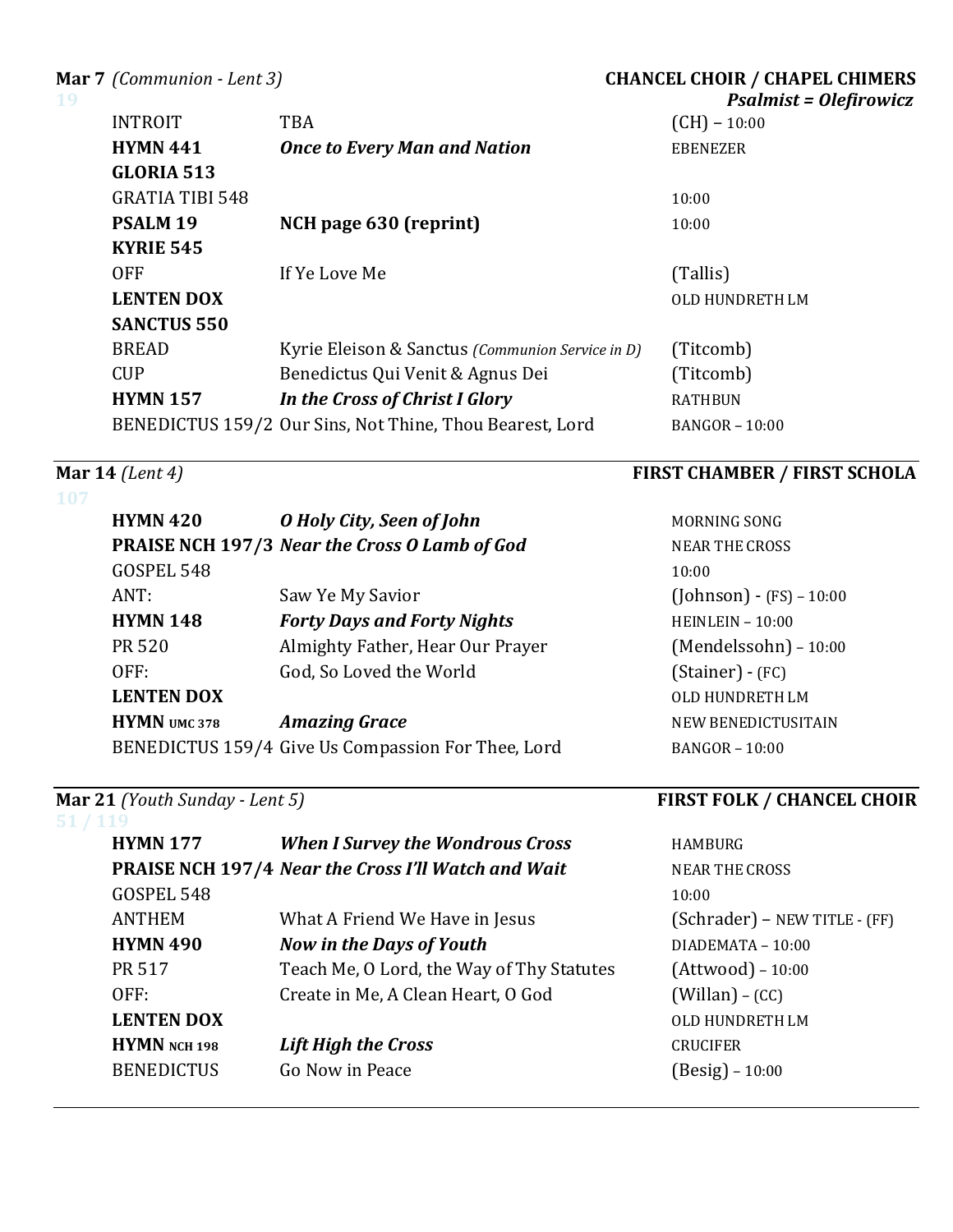# **Mar 28** (Palm Sunday - Lent 6)<br>118 / 31

| (Tucker) - (D) - NEW TITLE |
|----------------------------|
| <b>ST. THEODULPH</b>       |
|                            |
| $(Page) - (D) - NEW TITLE$ |
| 10:00                      |
| $WOODLANDS - 10:00$        |
| HERZLIEBSTER JESU - 10:00  |
| $(Willan) - (CC)$          |
| OLD HUNDRETH LM            |
| <b>ST. DROSTANE</b>        |
| (Adams)                    |
|                            |

# **(MUSIC AT FIRST ROSTER CONTINUES ON NEXT PAGE)**

### **MECIBELLS** / **CHANCEL CHOIR**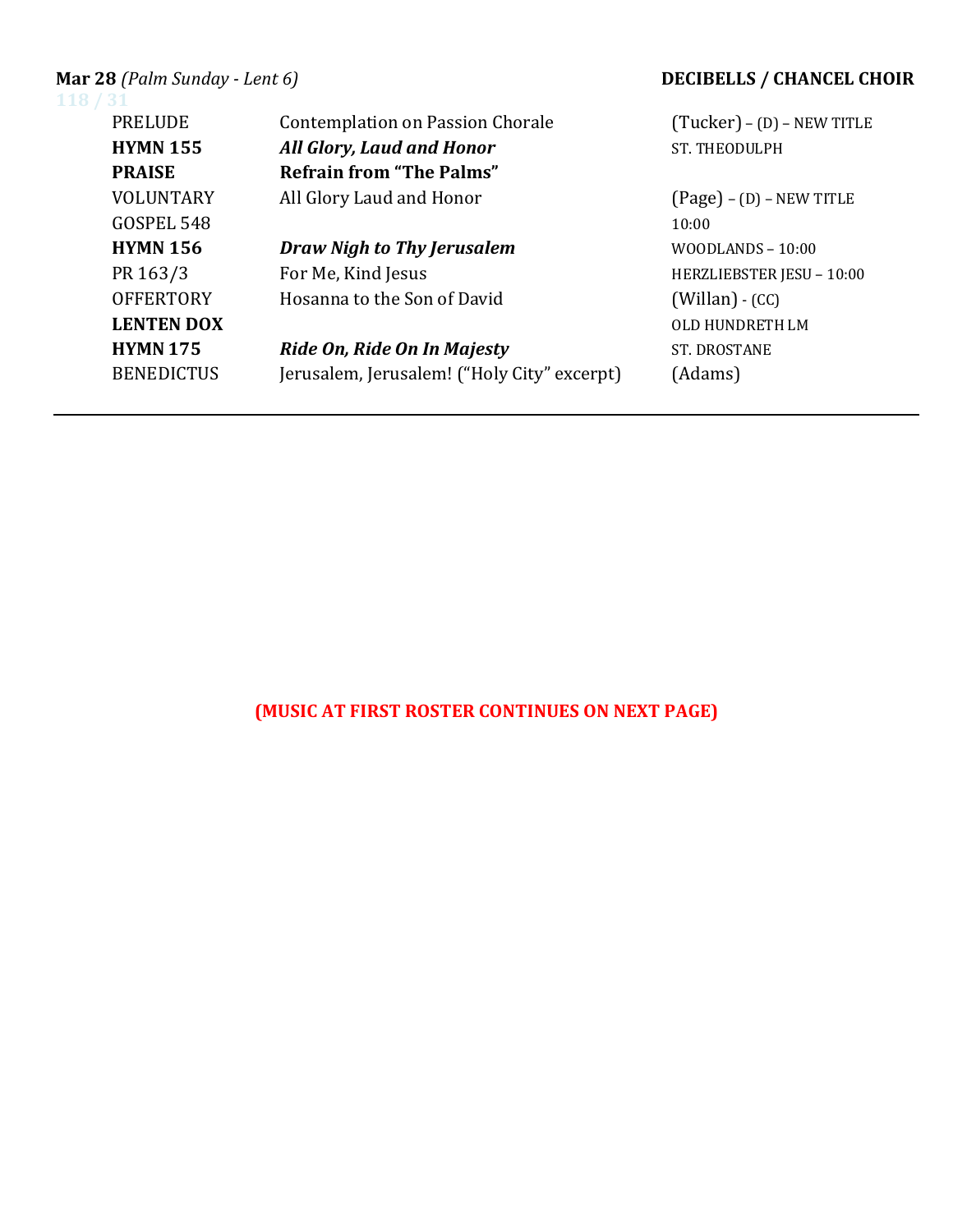| Apr 1 (Maundy Thursday)               | POISSON (soprano) / STABILE (mezzo) / STRINGS - 7:30pm |                                                                |                            |  |
|---------------------------------------|--------------------------------------------------------|----------------------------------------------------------------|----------------------------|--|
| <b>PRELUDE</b>                        | $\mathbf{I}$ .                                         | Stabat Mater Dolorosa<br>The grieving mother                   | (Pergolesi "Stabat Mater") |  |
|                                       | II.                                                    | Cujus animam gementem<br>Through her weeping soul              |                            |  |
| <b>HYMN 170</b>                       |                                                        | <b>O Sacred Head, Now Wounded</b>                              | PASSION CHORALE            |  |
| <b>ANTHEM</b><br>(post Unison prayer) | III.                                                   | O quam tristis et afflicta<br>O how sad and afflicted          |                            |  |
| <b>ANTHEM</b>                         | IV.                                                    | Quae moerebat et dolebat<br>Who mourned and grieved            |                            |  |
| <b>HYMN 178</b>                       |                                                        | 'Tis Midnight, and on Olive's Brow                             | <b>OLIVE'S BROW</b>        |  |
| <b>ANTHEM</b><br>(post middle hymn)   | V.                                                     | Quis et homo qui non fleret<br>Who is it that would not weep   |                            |  |
| <b>SANCTUS 550</b>                    |                                                        |                                                                |                            |  |
| <b>BREAD:</b>                         | VI.                                                    | Vidit suum dulcem natum<br>She saw her sweet child             |                            |  |
| CUP:                                  | VII.                                                   | Eja mater fons amoris<br>O Mother, fountain of love            |                            |  |
| <b>HYMN 164</b>                       |                                                        | <b>O Come and Mourn With Me Awhile</b>                         | ST. CROSS                  |  |
| <b>INTROITUS</b><br>(Darkness)        | VIII.                                                  | Fac ut ardeat cor meum<br>Grant that my heart may burn         |                            |  |
| <b>RESPONSE</b>                       | IX.                                                    | Sancta mater, istud agas<br>Holy mother, may you do thus       |                            |  |
| <b>RESPONSE</b>                       | X.                                                     | Fac ut portem Christi mortem<br>Make me to bear Christ's death |                            |  |
| <b>RESPONSE</b>                       | XI.                                                    | Inflammatus et accensus<br>Let me be guarded by the cross      |                            |  |
| <b>RESPONSE</b>                       | XII.                                                   | Quando corpus morietur<br>When my body dies                    |                            |  |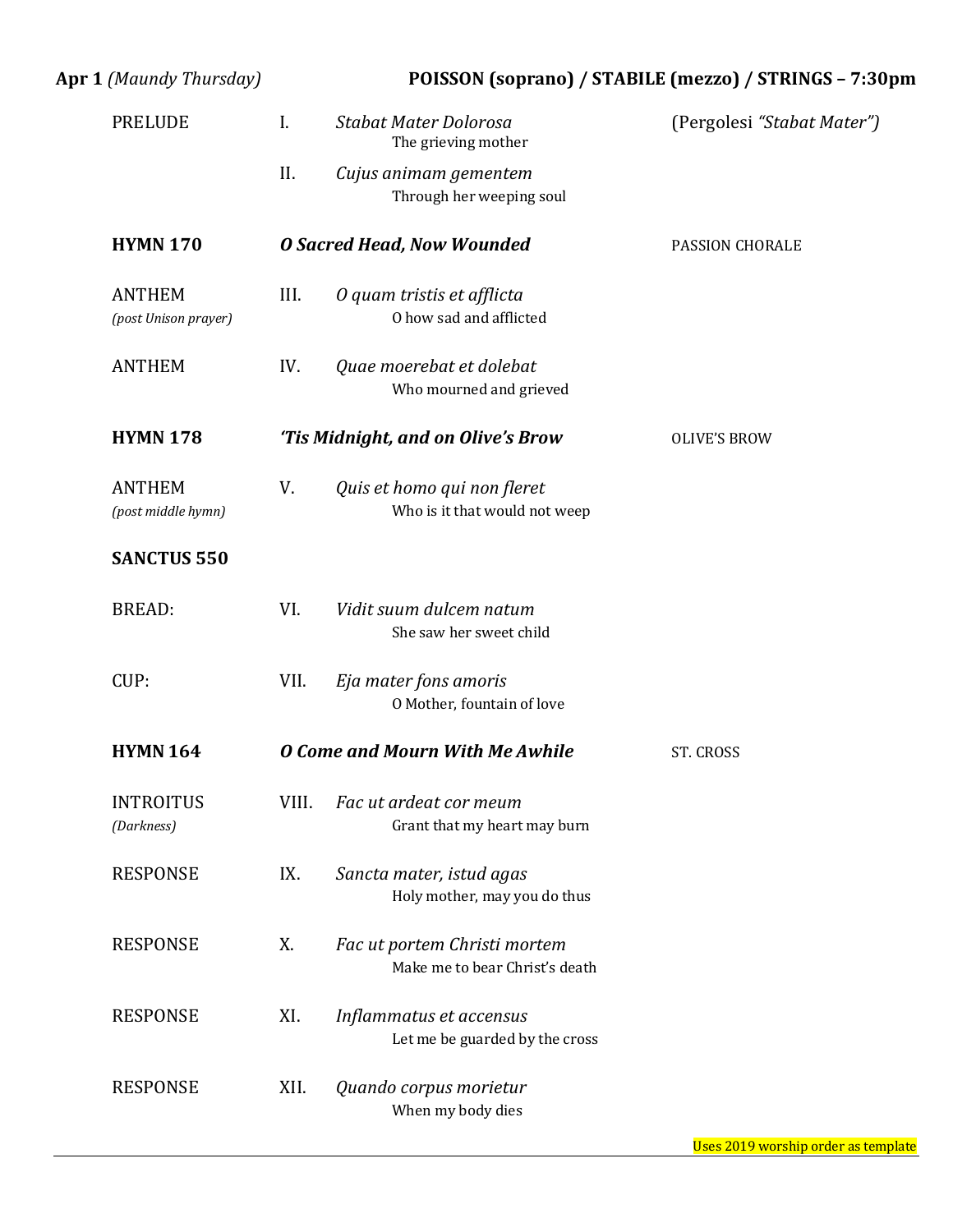### Apr 4 *(Easter Sunday)* **CHANCEL CHOIR / FIRST BRASS**

| 118 |                        |                                       |                               |
|-----|------------------------|---------------------------------------|-------------------------------|
|     | <b>PRE</b>             | Dawn (organ solo)                     | (Jenkins)                     |
|     | INT:                   | Hallelujah from Messiah               | (Händel)                      |
|     | <b>HYMN 182</b>        | <b>Christ the Lord Is Risen Today</b> | <b>EASTER HYMN</b>            |
|     | <b>GLORIA 513</b>      |                                       | (both services)               |
|     | <b>GRATIA TIBI 548</b> |                                       | (both services)               |
|     | ANT:                   | Lord, Jesus Christ, We Greet You      | (Lund) - NEW TITLE / PREMIERE |
|     | <b>HYMN 181</b>        | Alleluia! The Strife Is O'er          | <b>VICTORY</b>                |
|     | <b>KYRIE 545</b>       |                                       |                               |
|     | OFF:                   | Turn Not Thy Hearts                   | (Olefirowicz)                 |
|     | <b>DOX 515</b>         |                                       | <b>OLD HUNDRETH LM</b>        |
|     | <b>SANCTUS 550</b>     |                                       |                               |
|     | <b>HYMN 193</b>        | <b>Thine Is the Glory</b>             | <b>JUDAS MACCABEUS</b>        |
|     | <b>BENEDICTUS:</b>     | Joy Fills the Morning                 | (Lotti)                       |
|     | POST:                  | An Easter Celebration                 | (Raney)                       |
|     |                        |                                       |                               |

### **Apr 11** *(Communion)* **JOSEPH (soprano)** / **JOYFUL NOISE**

### **133**

# $INT$  TBA  $(IN) - 10:00$ **HYMN 185** *Come, Ye Faithful, Raise the Strain* ST. KEVIN **PRAISE 199/1** *Crown Him With Many Crowns* DIADEMATA **HYMN** NCH 254 *These Things Did Thomas Count* DISTRESS - 10:00 **KYRIE 545** OFFERTORY TBA **DOX 515** OLD HUNDRETH LM **SANCTUS 550** BREAD TBA CUP TBA **HYMN 191** *O Sons and Daughters, Let Us Sing* **O FILII ET FILIAE**

# **4**

### Apr 18 *Apr 18 Magneting the CHANCEL CHOIR / CHAPEL CHIMERS CHAPEL CHIMERS*

| <b>INT</b><br><b>HYMN 192</b> | <b>TBA</b><br><b>The Day of Resurrection</b> | $(CH/CH) - 10:00$<br>LANCASHIRE     |
|-------------------------------|----------------------------------------------|-------------------------------------|
| <b>PRAISE 199/2</b>           | <b>Crown Him the Lord of Love</b>            | <b>DIADEMATA</b>                    |
| GOSPEL 548                    |                                              | 10:00                               |
| <b>ANTHEM</b>                 | The Risen One                                | (Fettke) - NEW TITLE - (FF)         |
| <b>HYMN 183</b>               | <b>Christ the Lord is Risen Again</b>        | <b>CHRIST IST ERSTANDEN - 10:00</b> |
| PR 184/4                      | Thy Name We Bless, O Risen Lord              | <b>GELOBT SEI GOTT</b>              |
| <b>OFFERTORY</b>              | We Know That Christ Is Raised                | $(Stainer) - (CC)$                  |
| <b>DOX 515</b>                |                                              | OLD HUNDRETH LM                     |
| HYMN HFG 292                  | <b>Because He Lives</b>                      | <b>RESURRECTION</b>                 |
| <b>BENENEDICTUS</b>           | Go Now in Peace                              | $(Besig) - 10:00 - (FF)$            |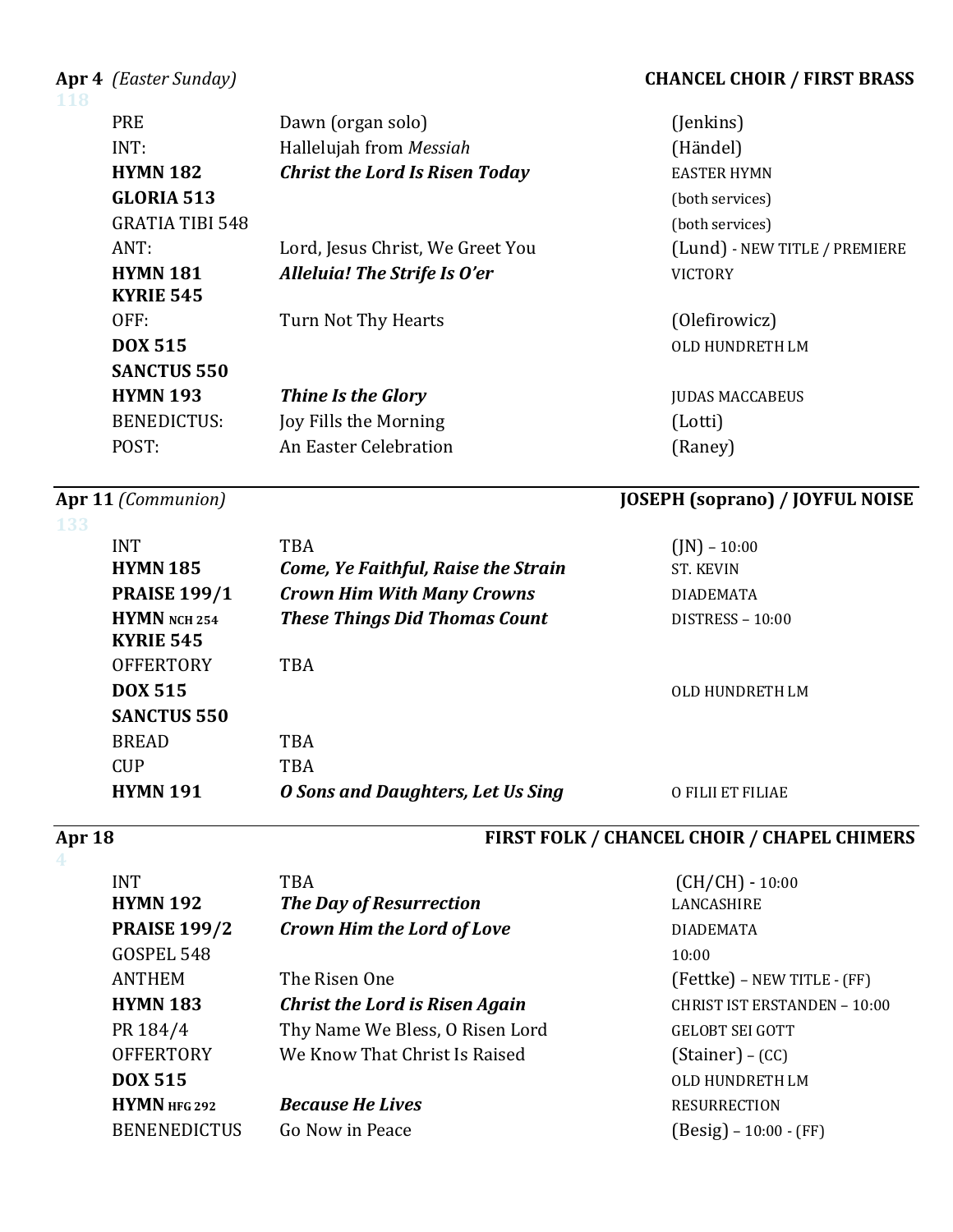### Apr 25 (Shepherd Sunday) *DECIBELLS* **/ CHANCEL CHOIR**

### **23**

| <b>HYMN 80</b><br><b>PRAISE 199/3</b><br>GOSPEL 548 | The King of Love My Shepherd Is<br><b>Crown Him the Lord of Life</b> | ST. COLUMBA<br><b>DIADEMATA</b><br>10:00              |
|-----------------------------------------------------|----------------------------------------------------------------------|-------------------------------------------------------|
| <b>VOLUNTARY</b>                                    | <b>Breathe</b>                                                       |                                                       |
|                                                     |                                                                      | $(Hakes) - (D)$                                       |
| <b>HYMN 84</b>                                      | The Lord's My Shepherd                                               | <b>CRIMOND - 10:00</b>                                |
| PR 343/2                                            | Wherever He May Guide Me                                             | NYLAND - 10:00                                        |
| OFF:                                                | Psalm of David                                                       | $(Buelow) - (CC)$                                     |
| <b>DOX 515</b>                                      |                                                                      | <b>OLD HUNDRETH LM</b>                                |
| <b>HYMN NCH 479</b>                                 | <b>God Is My Shepherd</b>                                            | BENEDICTUSOTHER JAMES' AIR                            |
| <b>BENEDICTUS 543</b>                               | God Be In My Head                                                    | $(Davies) - 10:00$                                    |
| May 2 (Communion)                                   |                                                                      | <b>CHANCEL CHOIR</b><br><b>Psalmist = Olefirowicz</b> |
| <b>INTROIT</b>                                      | The Lord Is In His Holy Temple                                       | (Lund)                                                |
| <b>HYMN 288</b>                                     | <b>Let Us Break Bread Together</b>                                   | LET US BREAK BREAD                                    |
| <b>GLORIA 513</b>                                   |                                                                      |                                                       |
| <b>GRATIA TIBI 548</b>                              |                                                                      | 10:00                                                 |
| PSALM 22:25-31                                      | NCH page 632-3 (reprint)                                             | 10:00                                                 |
| <b>KYRIE 545</b>                                    |                                                                      |                                                       |
| <b>OFF</b>                                          | I Am the True Vine                                                   | (Aston)                                               |
| <b>DOX 515</b>                                      |                                                                      | OLD HUNDRETH LM                                       |
| <b>SANCTUS 550</b>                                  |                                                                      |                                                       |
| <b>BREAD</b>                                        | Kyrie Eleison (from The Washington Mass)                             | (White) - NEW TITLE                                   |
| <b>CUP</b>                                          | Agnus Dei (from The Washington Mass)                                 | (White) - NEW TITLE                                   |
| <b>HYMN 64</b>                                      | All Creatures of Our God and King                                    | <b>LASST UNS ERFREUEN</b>                             |
| <b>BENEDICTUS</b>                                   | On Us Bestow Thy Blessing                                            | $(Lund) - 10:00$                                      |

# **98**

# **May 9** *(Mother's Day)* **FIRST FOLK / JOYFUL NOISE / CHAPEL CHIMERS**

| <b>INT</b>          | <b>TBA</b>                                    | $(CH/CH) - 10:00$                |
|---------------------|-----------------------------------------------|----------------------------------|
| <b>HYMN13</b>       | <b>Praise the Lord! Ye Heavens, Adore Him</b> | <b>HYFRYDOL</b>                  |
| <b>PRAISE 199/4</b> | <b>Crown Him the Lord of Years</b>            | <b>DIADEMATA</b>                 |
| GOSPEL 548          |                                               | 10:00                            |
| ANT:                | Her Children Call Her Blessed                 | $(Barta) - 10:00 - (JN)$         |
| <b>HYMN NCH 495</b> | Called As Partners In Christ's Service        | $BEECHER - 10:00$                |
| OFF:                | I Love to Tell the Story                      | $(Fischer/Raney)$ – NEW – $(FF)$ |
| <b>DOX 515</b>      |                                               | OLD HUNDRETH LM                  |
| HYMN NCH 597        | <b>Shall We Gather at the River</b>           | <b>HANSON PLACE</b>              |
| <b>BENEDICTUS</b>   | Go Now in Peace                               | $(Besig) - 10:00$                |
|                     |                                               |                                  |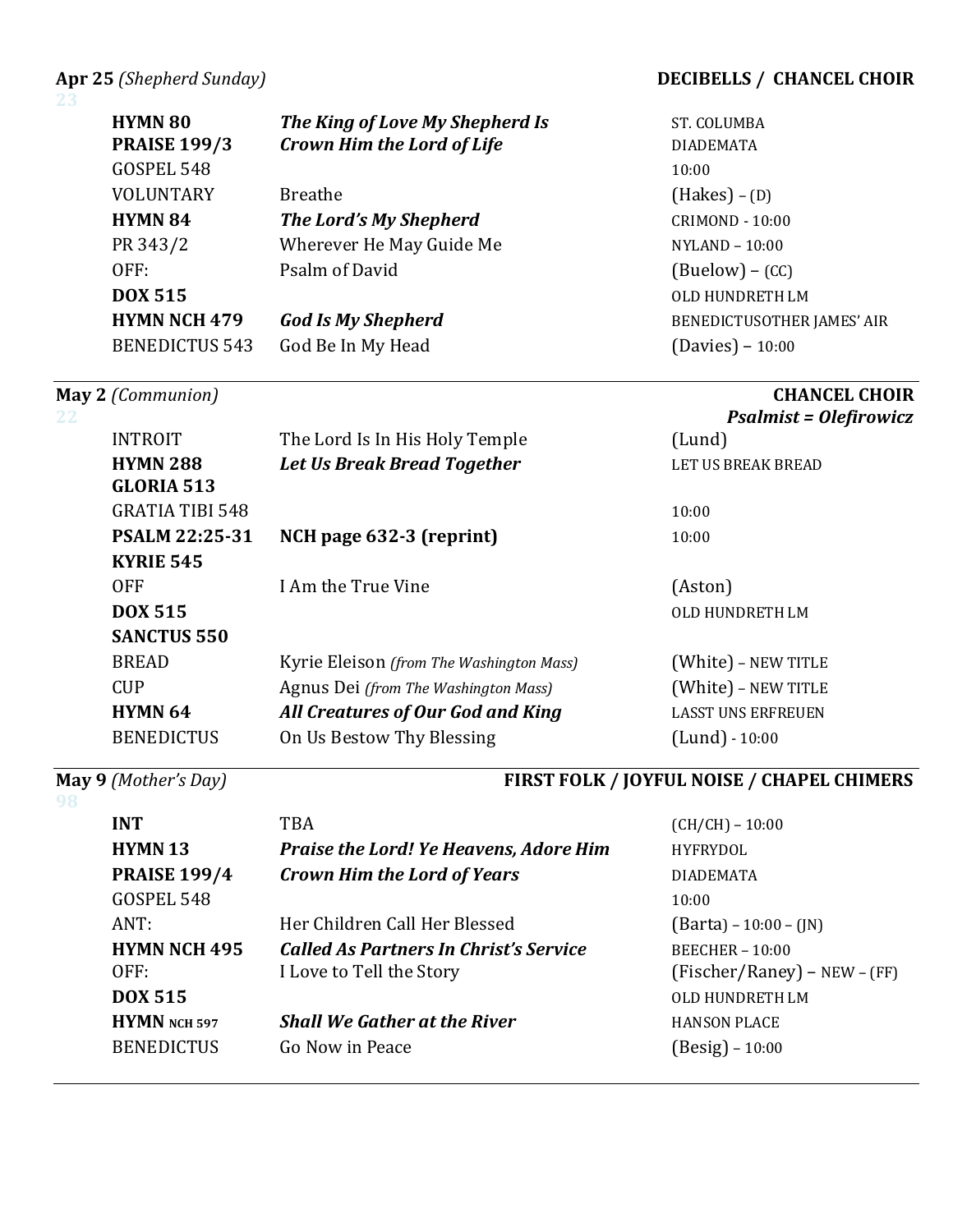| <b>HYMN 291</b>     | <b>Lord, Enthroned in Heavenly Splendor</b> | <b>BRYN</b> |
|---------------------|---------------------------------------------|-------------|
| <b>DOX 515</b>      |                                             | OLD F       |
| OFF:                | O God, Our Help in Ages Past                | (Mck)       |
| HYMN NCH 390        | <b>Eternal Christ, Who, Kneeling</b>        | <b>NYLA</b> |
| <b>VOLUNTARY</b>    | <b>TBA</b>                                  | (JUB)       |
| GOSPEL 548          |                                             | 10:00       |
| <b>PRAISE 247/1</b> | <b>Holy God We Praise Thy Name</b>          | <b>GROS</b> |
| <b>HYMN 15</b>      | Praise to the Lord, the Almighty            | <b>LOBE</b> |
| <b>PRELUDE</b>      | Suite Gothique (Chorale & Minuet)           | (Hurb       |
|                     |                                             |             |

**104**

**1**

| <b>INTROIT</b><br>HYMN NCH 264                          | Veni Creator Spiritus<br><b>Holy Spirit, Come, Confirm Us</b> | Plainchant, 9th century<br>FOR THE BENEDICTUSEAD     |
|---------------------------------------------------------|---------------------------------------------------------------|------------------------------------------------------|
| <b>PRAISE HFG 155</b>                                   | <b>Spirit of the Living God</b>                               | LIVING GOD                                           |
| <b>GRATIA TIBI 548</b>                                  |                                                               | 10:00                                                |
| ANT:                                                    | O Come Thou, Spirit Divinest                                  | (Statham) – a cappella                               |
| <b>HYMN 243</b>                                         | <b>Holy Spirit, Truth Divine</b>                              | $VIENNA - 10:00$                                     |
| PR 524                                                  | Lead Me, Lord                                                 | (Wesley)                                             |
| OFF:                                                    | O Holy Spirit, Praise to You                                  | (Helvey)                                             |
| <b>DOX 515</b>                                          |                                                               | OLD HUNDRETH LM                                      |
| <b>HYMN</b> UMC <sub>404</sub><br><b>BENEDICTUS 540</b> | <b>Every Time I Feel the Spirit</b><br>Praise to the Trinity  | <b>PENTECOST</b><br>CONDITOR ALME / arr. Olefirowicz |

## **May 30** *(Memorial Day – Trinity Sunday)* **NEWBOULD (trombone)**

| PRELUDE             | TBA (with Trombone)                       |                                     |
|---------------------|-------------------------------------------|-------------------------------------|
| <b>HYMN 251</b>     | Holy, Holy Holy! Lord God Almighty        | <b>NICAEA</b>                       |
| <b>PRAISE 247/4</b> | <b>Holy Father, Holy Son, Holy Spirit</b> | <b>GROSSER GOTT, WIR LOBEN DICH</b> |
| ANT:                | TBA                                       |                                     |
| <b>HYMN 250</b>     | We All Believe in One True God            | WIR GLAUBEN ALL" $\ldots$ – 10:00   |
| OFF:                | TBA                                       |                                     |
| <b>DOX 515</b>      |                                           | OLD HUNDRETH LM                     |
| <b>HYMN 496</b>     | <b>The National Anthem</b>                | STAR-SPANGLED BANNER                |
| <b>POSTLUDE</b>     | TBA (with Trombone)                       |                                     |

## **May 16** (Ascension) *DECIBELLS* / **JUBELLATION**

(Hurbutt) - (D) – NEW TITLE LOBE DEN HERREN **GROSSER GOTT, WIR LOBEN DICH NYLAND** – 10:00  $(McKlveen) - (D) + Organ$ **OLD HUNDRETH LM BRYN CALFARIA** 

# **May 23** *(Confirmation - Pentecost)* **CHORAL UNION; Bishkoff, oboe**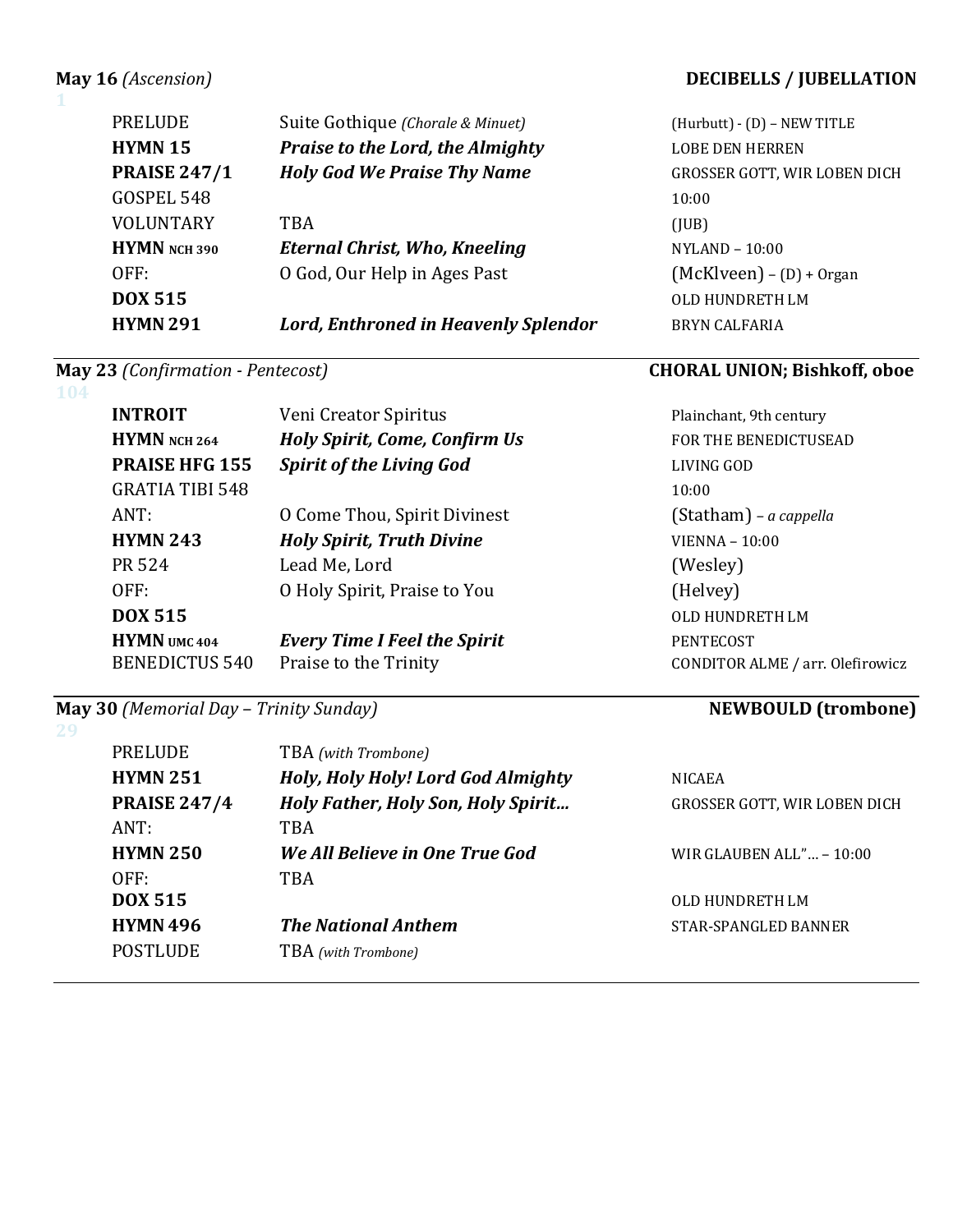| <b>INTROIT</b>         | The Lord Is In His Holy Temple            | (Lund)               |
|------------------------|-------------------------------------------|----------------------|
| <b>HYMN7</b>           | <b>Immortal, Invisible, God Only Wise</b> | ST. DENIO            |
| <b>GLORIA 513</b>      |                                           |                      |
| <b>GRATIA TIBI 548</b> |                                           | 10:00                |
| <b>PSALM 138</b>       | NCH page 714 (reprint)                    | 10:00                |
| <b>KYRIE 545</b>       |                                           |                      |
| <b>OFF</b>             | Psalm 130                                 | (Flanagan)           |
| <b>DOX 515</b>         |                                           | OLD HUNDRETH LM      |
| <b>SANCTUS 550</b>     |                                           |                      |
| <b>BREAD</b>           | Kyrie Eleison (Messe Basse – SATB)        | (Fauré)              |
| <b>CUP</b>             | (Messe Basse – SATB)<br>Agnus Dei         | (Fauré)              |
| <b>HYMN 218</b>        | <b>O</b> Jesus, I Have Promised           | <b>ANGEL'S STORY</b> |

### BENEDICTUS On Us Bestow Thy Blessing (Lund)

## **END OF 2nd SEMESTER**

# **June 13** *(Children's)*  **ORGAN (8:30) / CHAPEL CHIMERS & JOYFUL NOISE (10:00) HYMN 490** *Now in the Days of Youth* **DIADEMATA PRAISE 38** *Morning Has Broken* BUNESSAN ANT: Chapel Chimers (TBA) - 10:00 **HYMN** UMC 191 **Jesus Loves Me Jesus Jesus Me** JESUS LOVES ME – at both services OFF: Joyful Noise (TBA) – 10:00 **DOX 515** OLD HUNDRETH LM

**HYMN** umc 431 *Let There Be Peace on Earth* **Exercise 2 LET THERE BE PEACE** 

# **June 20** *(Father's Day) MEN'S CHOIR – 9:00 only (one service)*

### **9 / 133**

### INT: Come, It Is Time (Heider) – NEW TITLE - PREMIERE **HYMN 485** *This Is My Father's World* TERRA BEATA ANT: Jacob's Ladder (Heider) – NEW TITLE - PREMIERE GOSPEL 548 (re-work for TTBB) **HYMN 333** *Father Almighty, Bless Us With Thy Blessing* INTEGER VITAE PR: Holy, Holy, Holy (Schubert) OFF: This Little Light of Mine (Helvey) **DOX 515** OLD HUNDRETH LM **HYMN 77** *Be Still My Soul* **FINLANDIA** BENEDICTUS Grant Us to Do With Zeal (Bach)

### **Jun 6** *(Communion)* **CHANCEL CHOIR 138** / 130 *Psalmist* **=** *Olefirowicz*